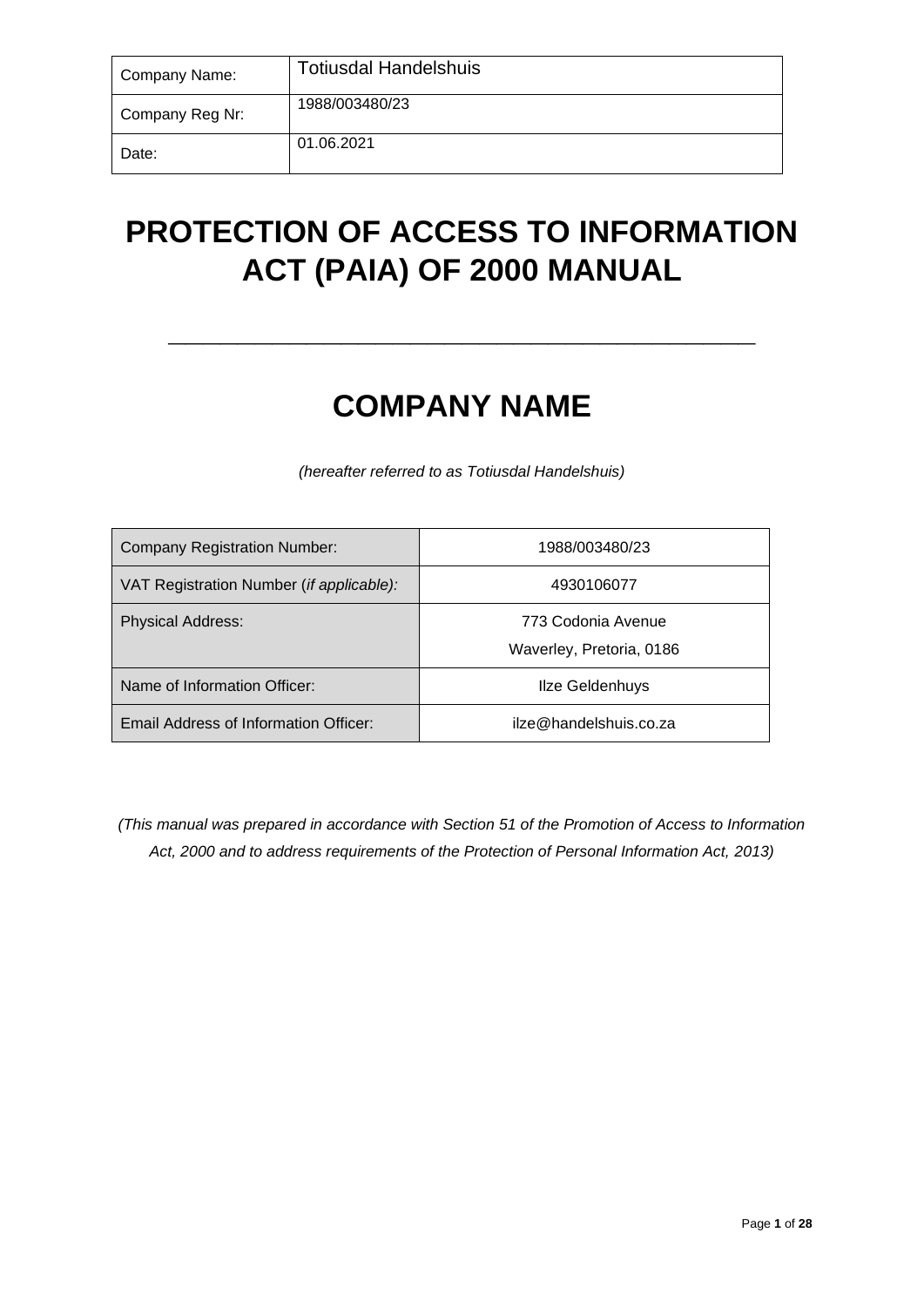| Company Name:   | <b>Totiusdal Handelshuis</b> |
|-----------------|------------------------------|
| Company Reg Nr: | 1988/003480/23               |
| Date:           | 01.06.2021                   |

# **7.1. BACKGROUND TO THE PROMOTION OF ACCESS TO INFORMATION ACT**

On 9 March 2001, the Promotion of Access to Information Act, No. 2 of 2000 (PAIA) came into operation, giving effect to the Section 32(2) Constitutional right of access to information. In terms of Section 51(1) of the Promotion of Access to Information Act (PAIA), all heads of private bodies are required to compile a manual that provides information regarding the subjects and categories of records held by such private bodies. This document serves as Totiusdal Handelshuis's information manual and provides reference to the records held by Totiusdal Handelshuis and the process to request access to such records.

Where a request is made in terms of the PAIA, Totiusdal Handelshuis is obliged to release the information, subject to applicable legislative requirements.

| <b>Definitions</b>                  | Interpretation                                                                                                                                                                                                                                                      |
|-------------------------------------|---------------------------------------------------------------------------------------------------------------------------------------------------------------------------------------------------------------------------------------------------------------------|
| Conditions for lawful<br>processing | Means the conditions for the lawful processing of Personal<br>Information as fully set out in Chapter 3 of POPIA.                                                                                                                                                   |
| Company                             | Shall mean<br>as specified<br>on the Title page of this document.                                                                                                                                                                                                   |
| Constitution                        | Means The Constitution of the Republic of South Africa, 1996.                                                                                                                                                                                                       |
| Customer                            | Refers to any natural or juristic person that received or receives<br>services from Totiusdal Handelshuis.                                                                                                                                                          |
| Data Subject                        | Has the meaning ascribed thereto in Section 1 of POPIA                                                                                                                                                                                                              |
| Employees                           | Refers to any person who works for or provides services to or on<br>behalf of Totiusdal Handelshuis and receives or is entitled to receive<br>remuneration and any other person who assists in carrying out or<br>conducting the business of Totiusdal Handelshuis. |
| <b>Information Officer</b>          | Means the appointed Information Officer (as defined in Section 1 of<br>PAIA) of Totiusdal Handelshuis                                                                                                                                                               |
| Manual                              | Means this manual prepared in accordance with Section 51 of PAIA<br>and Regulation 4(1) (d) of the POPIA Regulations.                                                                                                                                               |
| <b>PAIA</b>                         | Promotion of Access to Information Act 2 of 2000.                                                                                                                                                                                                                   |
| <b>Personal Information</b>         | Has the meaning ascribed thereto in Section 1 of POPIA.                                                                                                                                                                                                             |
| <b>POPIA</b>                        | Means the Protection of Personal Information Act 4 of 2013.                                                                                                                                                                                                         |
| <b>POPIA Regulations</b>            | Means the regulations promulgated in terms of Section 112(2) of<br>POPIA.                                                                                                                                                                                           |
| Private Body                        | Has the meaning ascribed thereto in Sections 1 of both PAIA and<br><b>POPIA</b>                                                                                                                                                                                     |

# **7.2. DEFINITIONS AND INTERPRETATION**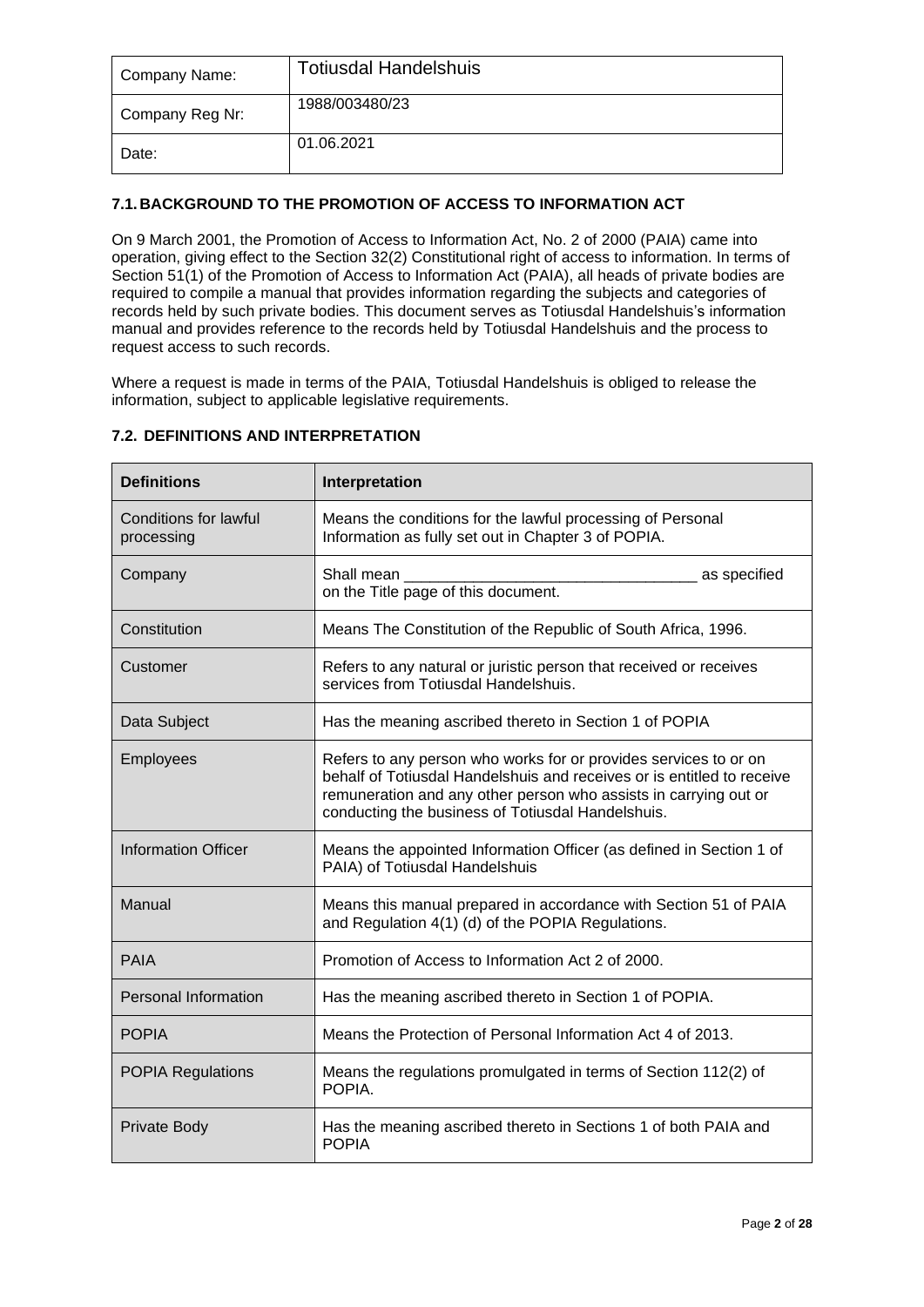| Company Name:   | <b>Totiusdal Handelshuis</b> |
|-----------------|------------------------------|
| Company Reg Nr: | 1988/003480/23               |
| Date:           | 01.06.2021                   |

| Processing                | Has the meaning ascribed thereto in Section 1 of POPIA.                                    |
|---------------------------|--------------------------------------------------------------------------------------------|
| <b>Responsible Party</b>  | Has the meaning ascribed thereto in Section 1 of POPIA.                                    |
| Record                    | Has the meaning ascribed thereto in Section 1 of PAIA and includes<br>Personal Information |
| Requestor                 | Has the meaning ascribed thereto in Section 1 of PAIA.                                     |
| <b>Request for Access</b> | Has the meaning ascribed thereto in Section 1 of PAIA.                                     |
| <b>SAHRC</b>              | Means the South African Human Rights Commission.                                           |

# **7.3. PAIA**

PAIA commenced on the 9th of March 2001. The purpose of PAIA is to give effect to Section 32 of the Constitution, a fundamental right in the Bill of Rights, being the right of access to any information held by the state and any right held by any other person and that is required for the exercise of any rights.

Section 50 of PAIA states that where a request is made for Totiusdal Handelshuis to release a record, Totiusdal Handelshuis is obliged to release the record, except where PAIA expressly provides for the withholding of the record.

PAIA further sets out the required procedures to be followed by a requestor when making a Request for Access. Section 51 of PAIA further states that "all Private Bodies are required to compile an information manual" or PAIA Manual.

# **7.4. POPIA**

The Purpose of POPIA is to give effect to Section 14 of The Constitution, "The Right to Privacy", by protecting Personal Information and regulating the free flow and processing of Personal Information.

POPIA sets minimum conditions which Totiusdal Handelshuis must comply with to ensure that all Personal Information is respected and protected.

# **7.5. PURPOSE OF THE PAIA MANUAL**

The purpose of PAIA is to:

- $\Box$  Promote the right of access to information.
- $\Box$  Create a culture of transparency and accountability.
- $\Box$  Giving the right to information.
- $\Box$  Actively promote a society in which the people of South Africa have access to information.
- $\Box$ Enable the people of South Africa to exercise and protect their rights.

Section 9 of PAIA recognises that the right to access information cannot be unlimited:

- $\Box$  Limitations aimed at the reasonable protection of privacy.
- □ Commercial confidentiality.
- □ Effective, efficient, and good governance.

This PAIA Manual complies with the requirements of guidelines mentioned in Section 10 of PAIA. It recognises that the appointed Information Regulator will be responsible to regulate compliance with PAIA and POPIA.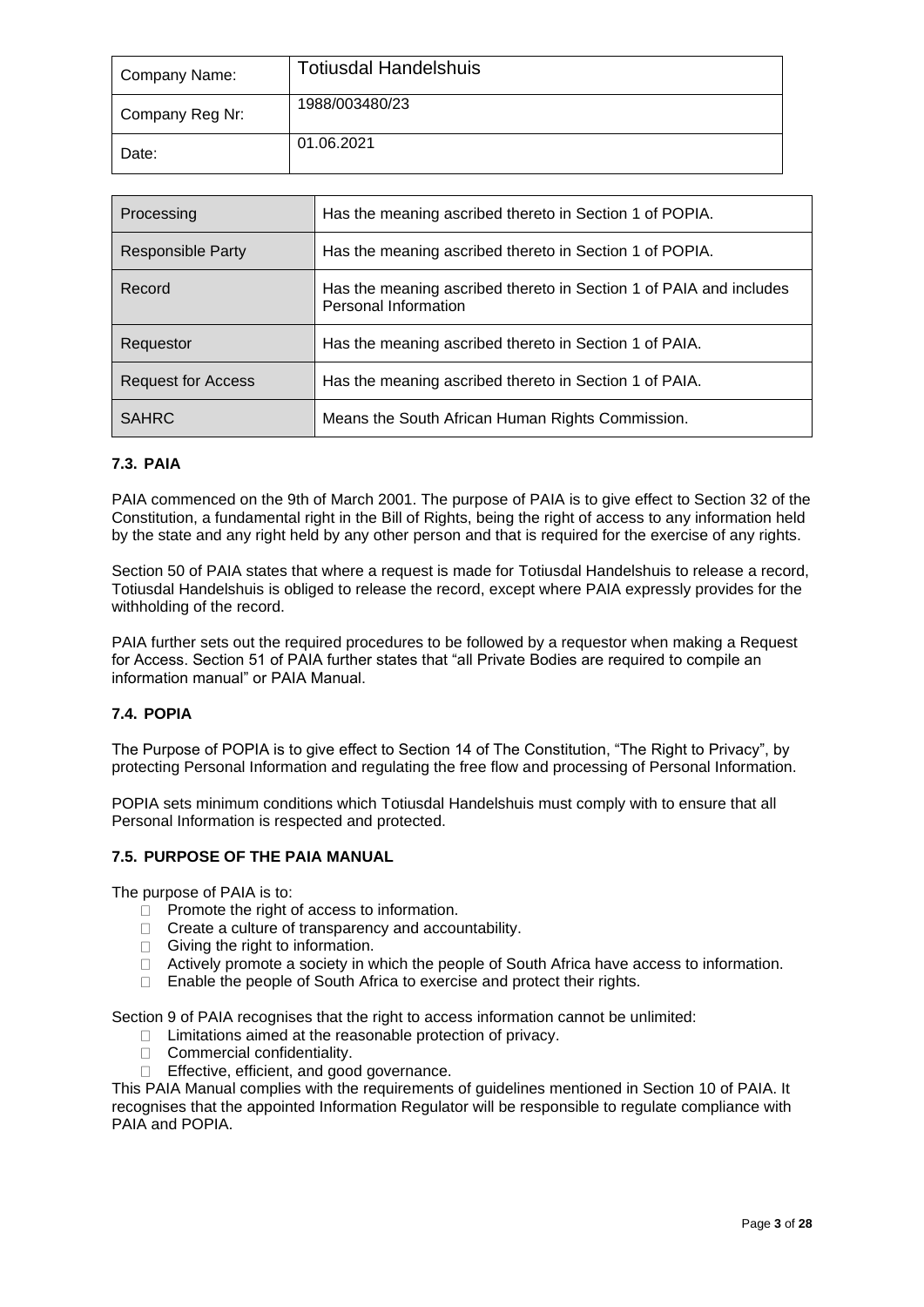| Company Name:   | <b>Totiusdal Handelshuis</b> |
|-----------------|------------------------------|
| Company Reg Nr: | 1988/003480/23               |
| Date:           | 01.06.2021                   |

# **7.6. AVAILABILITY OF THE PAIA MANUAL**

A copy of this PAIA Manual is available to the public for inspection on Totiusdal Handelshuis's website at or on request from the designated contact person referred to in this Manual.

This Manual is also available for inspection at Totiusdal Handelshuis's offices free of charge.

# **7.7. CONTACT DETAILS OF THE MANAGING DIRECTOR OF TOTIUSDAL HANDELSHUIS [SECTION 51(1)(A)]**

| Managing Director:         |  |
|----------------------------|--|
| <b>Registered Address:</b> |  |
|                            |  |
|                            |  |
| Postal Address:            |  |
|                            |  |
|                            |  |
| Telephone Number:          |  |
| Email Address:             |  |
| Website (If applicable)    |  |

# **7.8.THE INFORMATION OFFICER OF TOTIUSDAL HANDELSHUIS [SECTION 51(1)(B)]**

PAIA prescribes the appointment of an Information Officer for Totiusdal Handelshuis. The Information Officer is responsible to assess request for access to information. The CEO of Totiusdal Handelshuis fulfils such a function in terms of PAIA Section 51.

The Information Officer appointed in terms of the PAIA also refers to the Information Officer as referred to in the POPIA of 2013. All request for information in terms of PAIA and POPIA must be addressed to the Information Officer.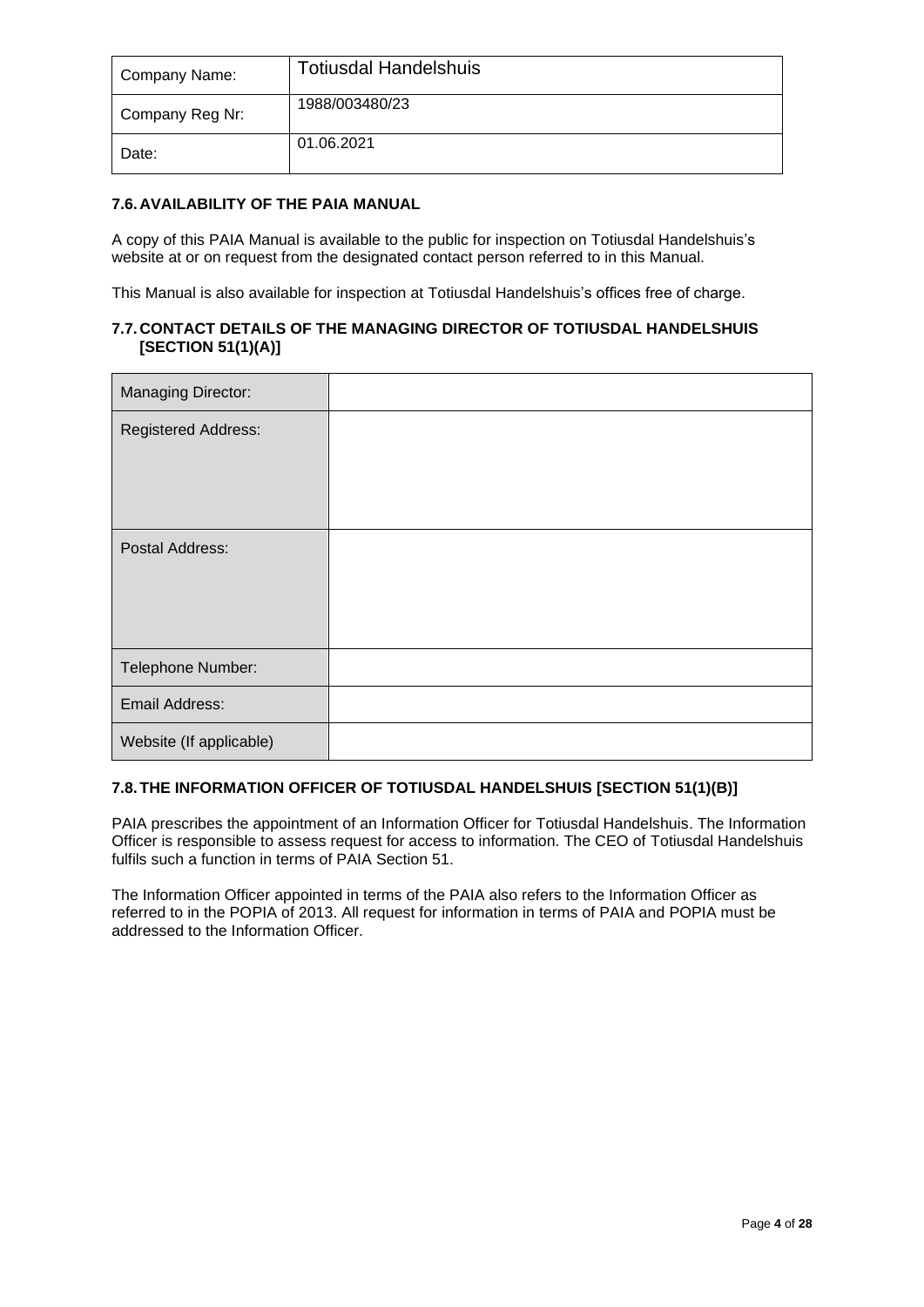| Company Name:   | <b>Totiusdal Handelshuis</b> |
|-----------------|------------------------------|
| Company Reg Nr: | 1988/003480/23               |
| Date:           | 01.06.2021                   |

# **7.9. CONTACT DETAILS OF THE INFORMATION OFFICER OF TOTIUSDAL HANDELSHUIS**

| <b>Information Officer:</b> |  |
|-----------------------------|--|
| <b>Registered Address:</b>  |  |
| Telephone Number:           |  |
| Email Address:              |  |

# **7.10. GUIDE OF SA HUMAN RIGHTS COMMISSION [SECTION 51(1) (B)]**

PAIA grants a requester access to records of Totiusdal Handelshuis, if the record is required for the exercise or protection of any rights. If a public body lodges a request, the public body must be acting in the public interest.

Requests in terms of PAIA must be made in accordance with the prescribed procedures and at the rates provided. The forms and tariff are dealt with in paragraphs 6 and 7 of PAIA.

A Guide has been compiled in terms of Section 10 of PAIA by the Human Rights Commission. It contains information to assist a person wishing to exercise a constitutional right, in terms of PAIA. The Guide is available from the SAHRC as follows:

The South African Human Rights Commission: PAIA Unit

| <b>Physical Address:</b> | 29 Princess of Wales Terrace<br>corner York and St. Andrews Streets<br>Parktown |
|--------------------------|---------------------------------------------------------------------------------|
| Postal address:          | Private Bag 2700<br>Houghton<br>2041                                            |
| Telephone number:        | +27 (11) 877 3600                                                               |
| Fax number:              | +27 (11) 403 0625                                                               |
| E-mail:                  | PAIA@sahrc.org.za                                                               |

# **7.11. CATEGORIES OF RECORDS AVAILABLE ONLY ON REQUEST TO ACCESS IN TERMS OF PAIA [SECTION 51(1) (E)]**

# **Records held by Totiusdal Handelshuis.**

"Employee" or "Personnel" refers to any person who works for, or provides services to, or on behalf of Totiusdal Handelshuis. This includes, directors, all permanent, temporary, and part-time staff, as well as contract workers.

This section serves as a reference to the categories of information that Totiusdal Handelshuis holds. The information is classified and grouped according to records relating to the following subjects and categories: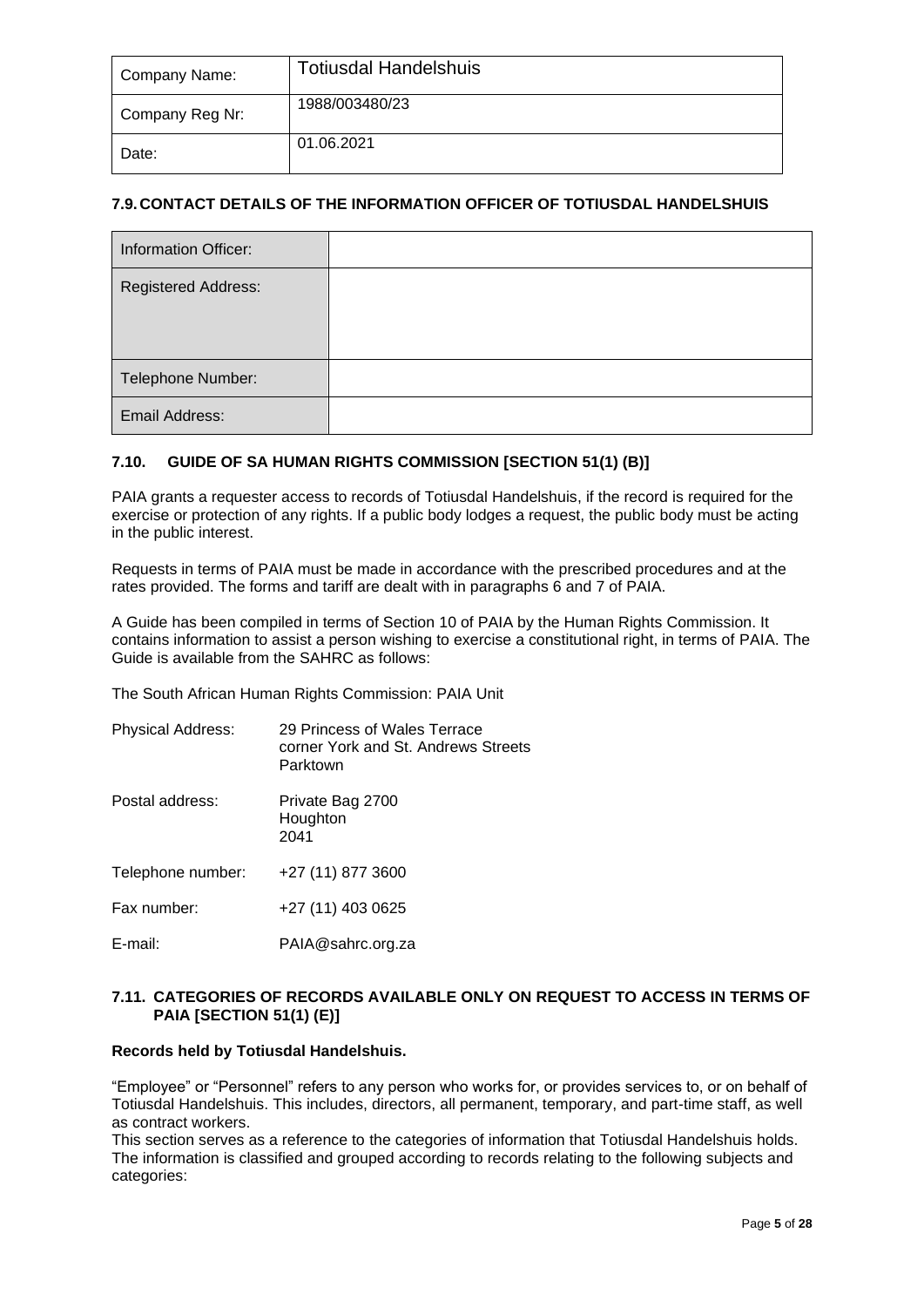| Company Name:   | <b>Totiusdal Handelshuis</b> |
|-----------------|------------------------------|
| Company Reg Nr: | 1988/003480/23               |
| Date:           | 01.06.2021                   |

| <b>Subject</b>               | Category                                                 |
|------------------------------|----------------------------------------------------------|
| <b>Companies Act Records</b> | All trust deeds.<br>П                                    |
|                              | Documents of Incorporation.<br>u                         |
|                              | Index of names of Directors.<br>П                        |
|                              | Memorandum of Incorporation.<br>$\Box$                   |
|                              | Minutes of meetings of the Board of Directors.<br>$\Box$ |
|                              | Minutes of meetings of Shareholders.<br>$\Box$           |
|                              | Register of directors' shareholdings.<br>$\Box$          |
|                              | Share certificates.<br>П                                 |
|                              | Share Register and other statutory registers.<br>П       |
|                              | Records relating to the appointment of:<br>$\Box$        |
|                              | Auditors.<br>$\circ$                                     |
|                              | Directors.<br>$\circ$                                    |
|                              | Other<br>$\circ$                                         |
| <b>Financial Records</b>     | Accounting Records.<br>□                                 |
|                              | Annual Financial Reports.<br>□                           |
|                              | Annual Financial Statements.<br>Ш                        |
|                              | Asset Registers.<br>□                                    |
|                              | Bank Statements.<br>П                                    |
|                              | Banking details and bank accounts.<br>□                  |
|                              | Banking Records.<br>□                                    |
|                              | Debtors / Creditors statements and invoices.<br>П        |
|                              | General ledgers and subsidiary ledgers.<br>□             |
|                              | General reconciliation.<br>П                             |
|                              | Invoices.<br>$\Box$                                      |
|                              | Paid Cheques.<br>□                                       |
|                              | Policies and procedures.<br>□                            |
|                              | Rental Agreements.<br>□                                  |
|                              | Tax Returns.<br>□                                        |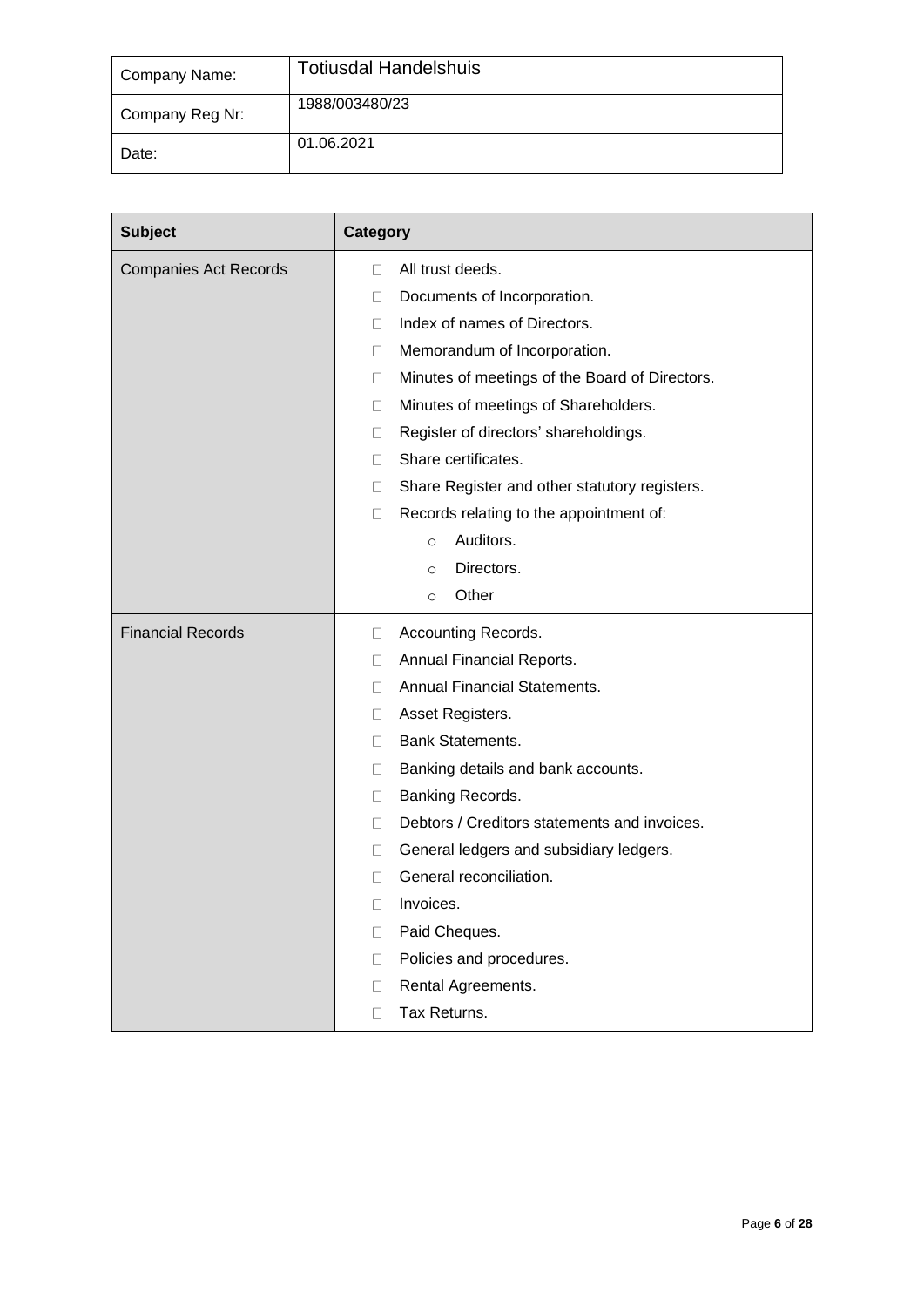| Company Name:   | <b>Totiusdal Handelshuis</b> |
|-----------------|------------------------------|
| Company Reg Nr: | 1988/003480/23               |
| Date:           | 01.06.2021                   |

| <b>Income Tax Records</b>  | PAYE Records.<br>П.                                                             |  |  |  |  |
|----------------------------|---------------------------------------------------------------------------------|--|--|--|--|
|                            | Documents issued to employees for income tax purposes.<br>$\Box$                |  |  |  |  |
|                            | Records of payments made to SARS on behalf of<br>$\Box$<br>employees.           |  |  |  |  |
|                            | All other statutory compliances:<br>0                                           |  |  |  |  |
|                            | <b>VAT</b><br>$\circ$                                                           |  |  |  |  |
|                            | <b>Regional Services Levies</b><br>$\circ$                                      |  |  |  |  |
|                            | <b>Skills Development Levies</b><br>$\circ$                                     |  |  |  |  |
|                            | UIF<br>$\circ$                                                                  |  |  |  |  |
|                            | Workmen's Compensation<br>$\circ$                                               |  |  |  |  |
| Personnel Documents and    | Accident books and records.<br>П.                                               |  |  |  |  |
| Records                    | Address Lists.<br>$\Box$                                                        |  |  |  |  |
|                            | Disciplinary Code and Records.<br>$\Box$                                        |  |  |  |  |
|                            | Employee benefits arrangements rules and records.<br>0                          |  |  |  |  |
|                            | <b>Employment Contracts.</b><br>0                                               |  |  |  |  |
|                            | Employment Equity Plan.<br>$\Box$                                               |  |  |  |  |
|                            | Forms and Applications.<br>0                                                    |  |  |  |  |
|                            | Grievance Procedures.<br>П                                                      |  |  |  |  |
|                            | Leave Records.<br>П.                                                            |  |  |  |  |
|                            | Medical Aid Records.<br>П.                                                      |  |  |  |  |
|                            | Payroll reports/ Wage register.<br>0                                            |  |  |  |  |
|                            | Pension Fund Records.<br>П.                                                     |  |  |  |  |
|                            | Safety, Health and Environmental records.<br>u                                  |  |  |  |  |
|                            | Salary Records.<br>Ш                                                            |  |  |  |  |
|                            | SETA records.<br>П                                                              |  |  |  |  |
|                            | $\Box$<br>Standard letters and notices                                          |  |  |  |  |
|                            | Training Manuals.<br>П                                                          |  |  |  |  |
|                            | Training Records.<br>□                                                          |  |  |  |  |
|                            | Workplace and Union agreements and records.<br>$\Box$                           |  |  |  |  |
| <b>Procurement Records</b> | Standard Terms and Conditions for supply of services and<br>$\Box$<br>products. |  |  |  |  |
|                            | Contractor, client, and supplier agreements.<br>п                               |  |  |  |  |
|                            | Lists of suppliers, products, services, and distribution.<br>$\Box$             |  |  |  |  |
|                            | Policies and Procedures.<br>П                                                   |  |  |  |  |
| Sales Records              | Customer details.<br>П.                                                         |  |  |  |  |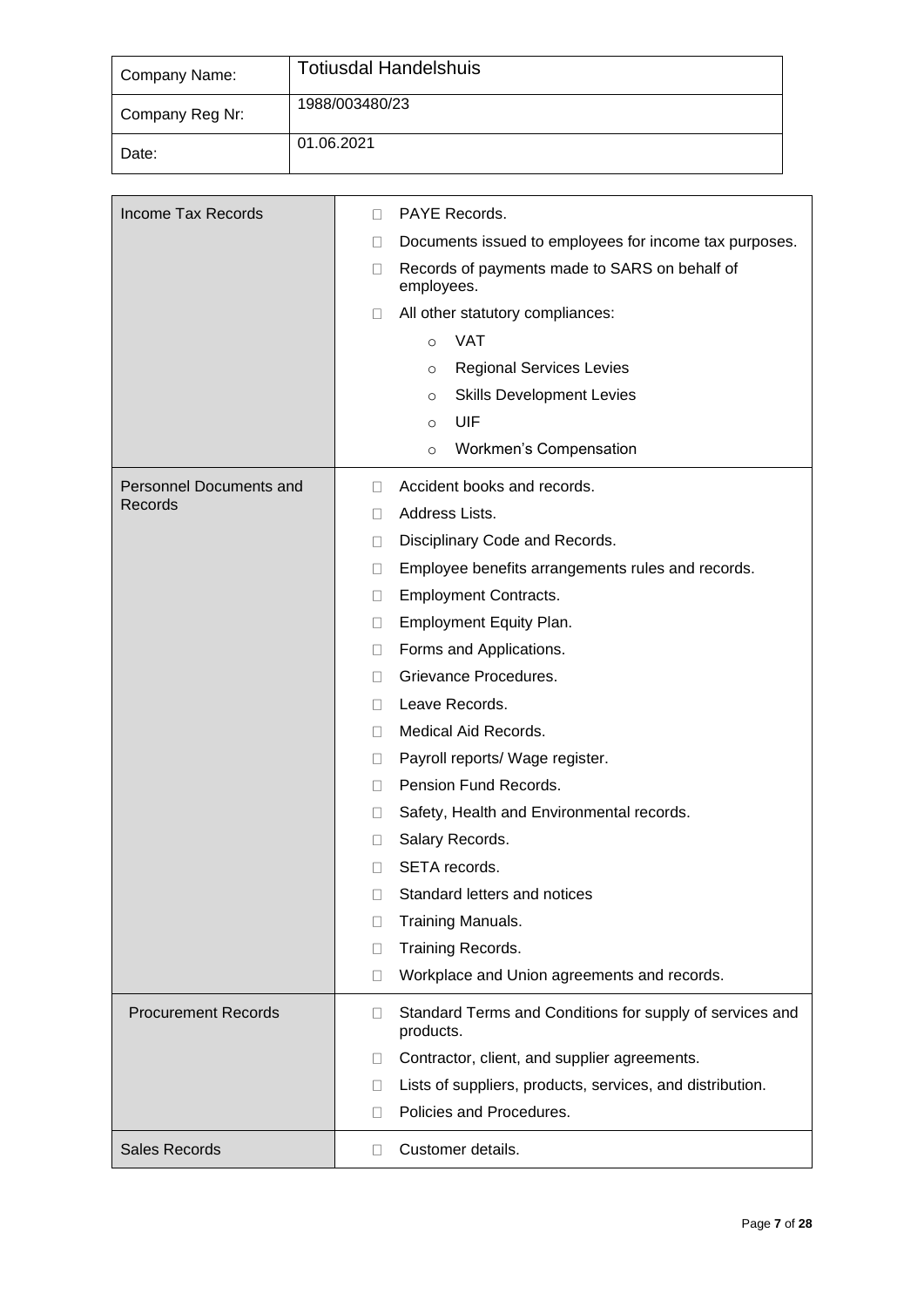| Company Name:   | <b>Totiusdal Handelshuis</b> |
|-----------------|------------------------------|
| Company Reg Nr: | 1988/003480/23               |
| Date:           | 01.06.2021                   |

|                                   | Credit application information.<br>0                                            |
|-----------------------------------|---------------------------------------------------------------------------------|
|                                   | Information and records provided by a third-party.<br>$\Box$                    |
| <b>Marketing Records</b>          | Advertising and promotional material<br>u                                       |
|                                   | <b>Proposal Documents</b><br>0                                                  |
|                                   | New Business Development<br>0                                                   |
|                                   | <b>Brand Information Management</b><br>$\mathbf{L}$                             |
|                                   | <b>Marketing Strategies</b><br>u                                                |
|                                   | <b>Communication Strategies</b><br>0                                            |
|                                   | Agreements<br>П                                                                 |
|                                   | <b>Client Relationship Programmes</b><br>0                                      |
|                                   | <b>Marketing Brochures</b><br>$\Box$                                            |
| <b>Risk Management and Audit</b>  | Audit reports.<br>0                                                             |
|                                   | Risk management frameworks.<br>П                                                |
|                                   | Risk management plans.<br>□                                                     |
| Safety, Health and<br>Environment | Complete Safety, Health and Environment Risk<br>□<br>Assessment.                |
|                                   | Environmental Managements Plans.<br>u                                           |
|                                   | $\Box$<br>Inquiries, inspections, examinations by environmental<br>authorities. |
| Information Technology            | Computer / mobile device usage policy documentation.<br>0                       |
|                                   | Disaster recovery plans.<br>u                                                   |
|                                   | Hardware asset registers.<br>П                                                  |
|                                   | Information security policies/standards/procedures.<br>□                        |
|                                   | Information technology systems and user manuals.<br>П                           |
|                                   | Information usage policy documentation.<br>$\Box$                               |
|                                   | Project implementation plans.<br>$\Box$                                         |
|                                   | Software licensing.<br>□                                                        |
|                                   | System documentation and manuals.<br>□                                          |
| Training                          | <b>Training Materials</b><br>□                                                  |
|                                   | <b>Training Records and Statistics</b><br>□                                     |
|                                   | <b>Training Agreements</b><br>$\Box$                                            |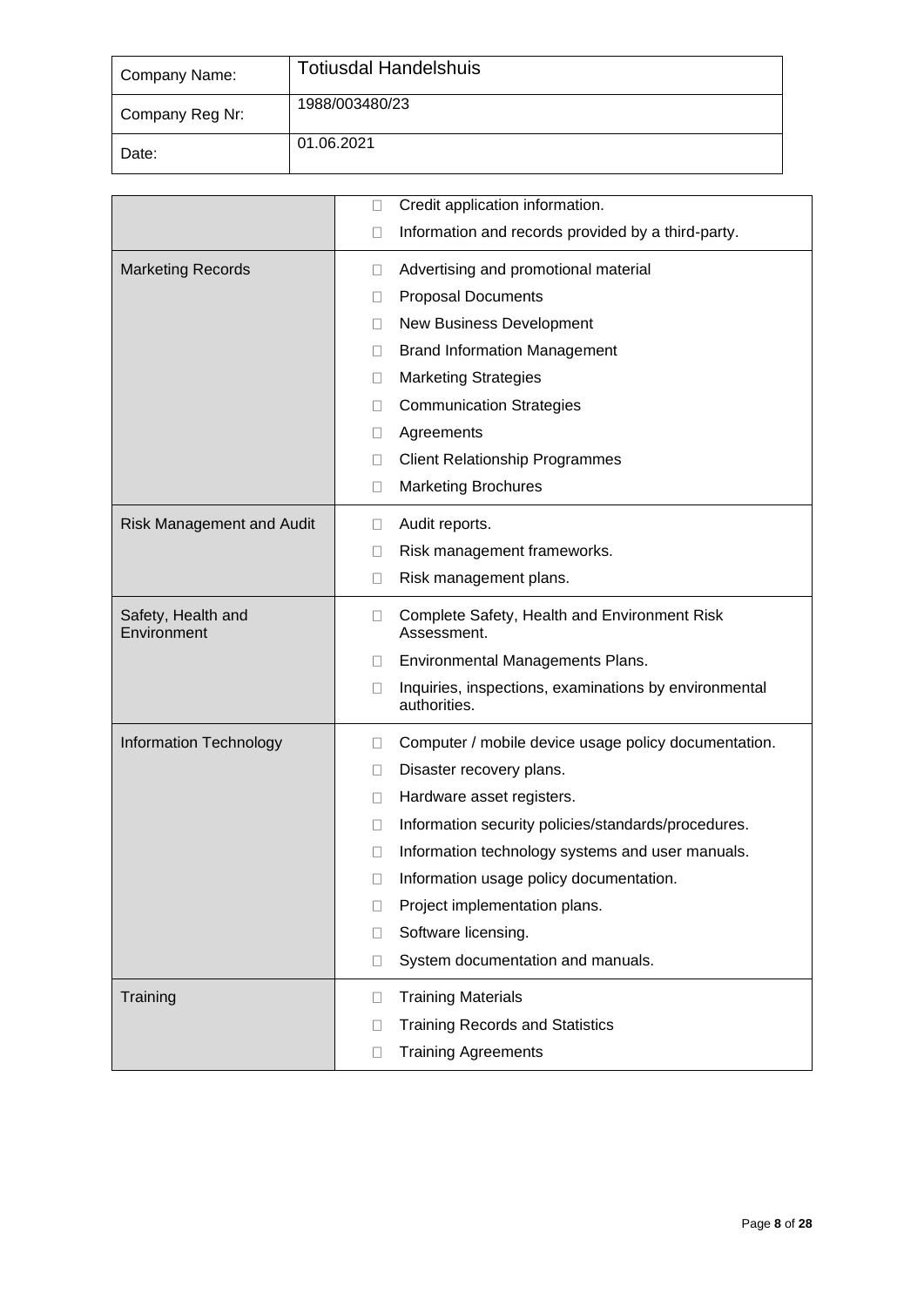| Company Name:   | <b>Totiusdal Handelshuis</b> |
|-----------------|------------------------------|
| Company Reg Nr: | 1988/003480/23               |
| Date:           | 01.06.2021                   |

| Media      | <b>External Publications</b><br>П                 |
|------------|---------------------------------------------------|
|            | <b>Internal Publications</b><br>П                 |
|            | <b>Reference Works</b><br>П                       |
|            | Periodicals<br>П                                  |
|            | Research Files (Articles)<br>$\Box$               |
| Operations | <b>Access Control Records</b><br>П                |
|            | Agreements<br>□                                   |
|            | <b>Archival Administration Documentation</b><br>П |
|            | <b>Communication Strategies</b><br>П              |
|            | Contracts<br>Ш                                    |
|            | General Correspondence<br>П                       |
|            | <b>Patents and Trademark Documents</b><br>П       |
|            | <b>Insurance Documentation</b><br>П               |
|            | Service level agreements<br>□                     |
|            | <b>Travel Documentation</b><br>П                  |
|            | <b>Vehicle Registration Documents</b><br>□        |

Note that the accessibility of the records may be subject to the grounds of refusal set out in this PAIA manual.

Records deemed confidential on the part of a third-party, will necessitate permission from the third party concerned, in addition to normal requirements, before Totiusdal Handelshuis will consider access.

# **7.12. RECORDS FREELY AVAILABLE TO THE PUBLIC**

The categories of records that are available without a person having to request access in terms of the Act are:

- □ Certain marketing information, adverts, and brochures
- □ Certain product information
- External media releases
- D Public company records

Other non-confidential records, such as statutory records maintained at CIPC, may also be accessed without the need to submit a formal application, however, please note that an appointment to view such records will still have to be made with the Information Officer.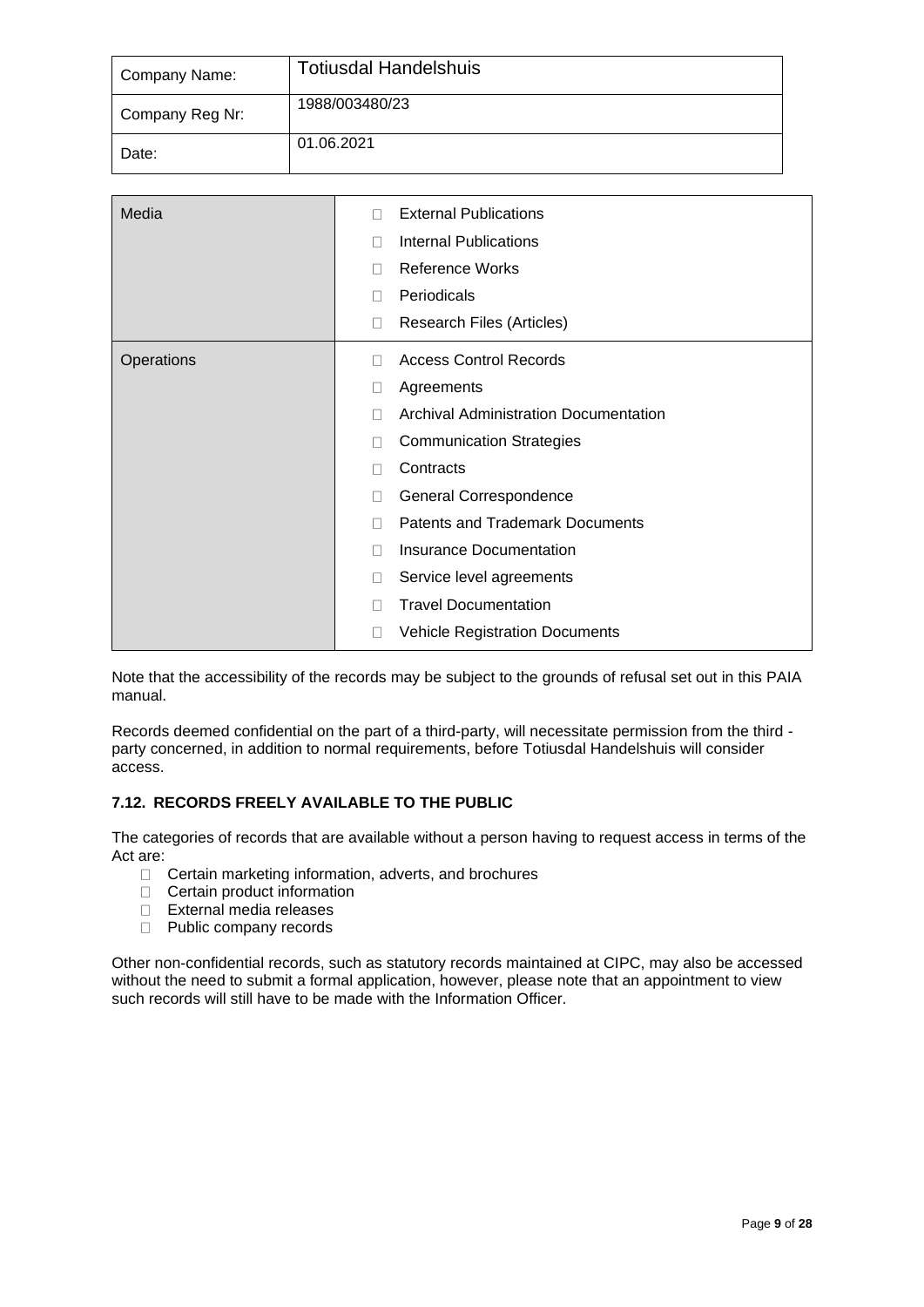| Company Name:   | <b>Totiusdal Handelshuis</b> |
|-----------------|------------------------------|
| Company Reg Nr: | 1988/003480/23               |
| Date:           | 01.06.2021                   |

# **7.13. DESCRIPTION OF THE RECORDS WHICH ARE AVAILABLE IN ACCORDANCE WITH ANY OTHER LEGISLATION [SECTION 51(1) (D)]**

Where applicable to its operations, Totiusdal Handelshuis also retains records and documents in terms of the legislation below.

Unless disclosure is prohibited in terms of legislation or otherwise, records that are required to be made available in terms of these Acts shall be made available for inspection. A request to access must be done in accordance with the prescriptions of PAIA.

- $\Box$ Auditing Professions Act, No 26 of 2005.
- $\Box$ Basic Conditions of Employment Act, No 75 of 1997.
- $\Box$ Broad- Based Black Economic Empowerment Act, No 75 of 1997.
- Business Act, No 71 of 1991.  $\Box$
- Companies Act, No 71 of 2008.  $\Box$
- Compensation for Occupational Injuries & Diseases Act, 130 of 1993.  $\Box$
- Competition Act, No.71 of 2008.  $\Box$
- $\Box$ Constitution of the Republic of South Africa 2008.
- $\Box$ Copyright Act, No 98 of 1978.
- Customs & Excise Act, 91 of 1964.  $\Box$
- Electronic Communications Act, No 36 of 2005.  $\Box$
- Electronic Communications and Transactions Act, No 25 of 2002.  $\Box$
- Employment Equity Act, No 55 of 1998.  $\Box$
- $\Box$ Financial Intelligence Centre Act, No 38 of 2001.
- $\Box$ Identification Act, No. 68 of 1997.
- $\Box$ Income Tax Act, No 58 of 1962.
- $\Box$ Intellectual Property Laws Amendment Act, No 38 of 1997.
- $\Box$ Labour Relations Act, No 66 of 1995.
- $\Box$ Long Term Insurance Act, No 52 of 1998.
- $\Box$ Occupational Health & Safety Act, No 85 of 1993.
- Pension Funds Act, No 24 of 1956.  $\Box$
- Prescription Act, No 68 of 1969.  $\Box$
- $\Box$ Prevention of Organised Crime Act, No 121 of 1998.
- $\Box$ Promotion of Access to Information Act, No 2 of 2000.
- $\Box$ Protection of Personal Information Act, No. 4 of 2013.
- $\Box$ Regulation of Interception of Communications and Provision of Communication-Related Information Act 70 of 2002.
- $\Box$ Revenue laws Second Amendment Act. No 61 of 2008.
- $\Box$ Skills Development Levies Act No. 9 of 1999.
- Short-term Insurance Act No. 53 of 1998.  $\Box$
- Trust Property Control Act 57 of 1988.  $\Box$
- Unemployment Insurance Contributions Act 4 of 2002.  $\Box$
- Unemployment Insurance Act No. 30 of 1966.  $\Box$
- Value Added Tax Act 89 of 1991.  $\Box$

Although we have used our best endeavours to supply a list of applicable legislation, it is possible that this list may be incomplete.

It is further recorded that the accessibility of documents and records may be subject to the grounds of refusal set out in this PAIA Manual.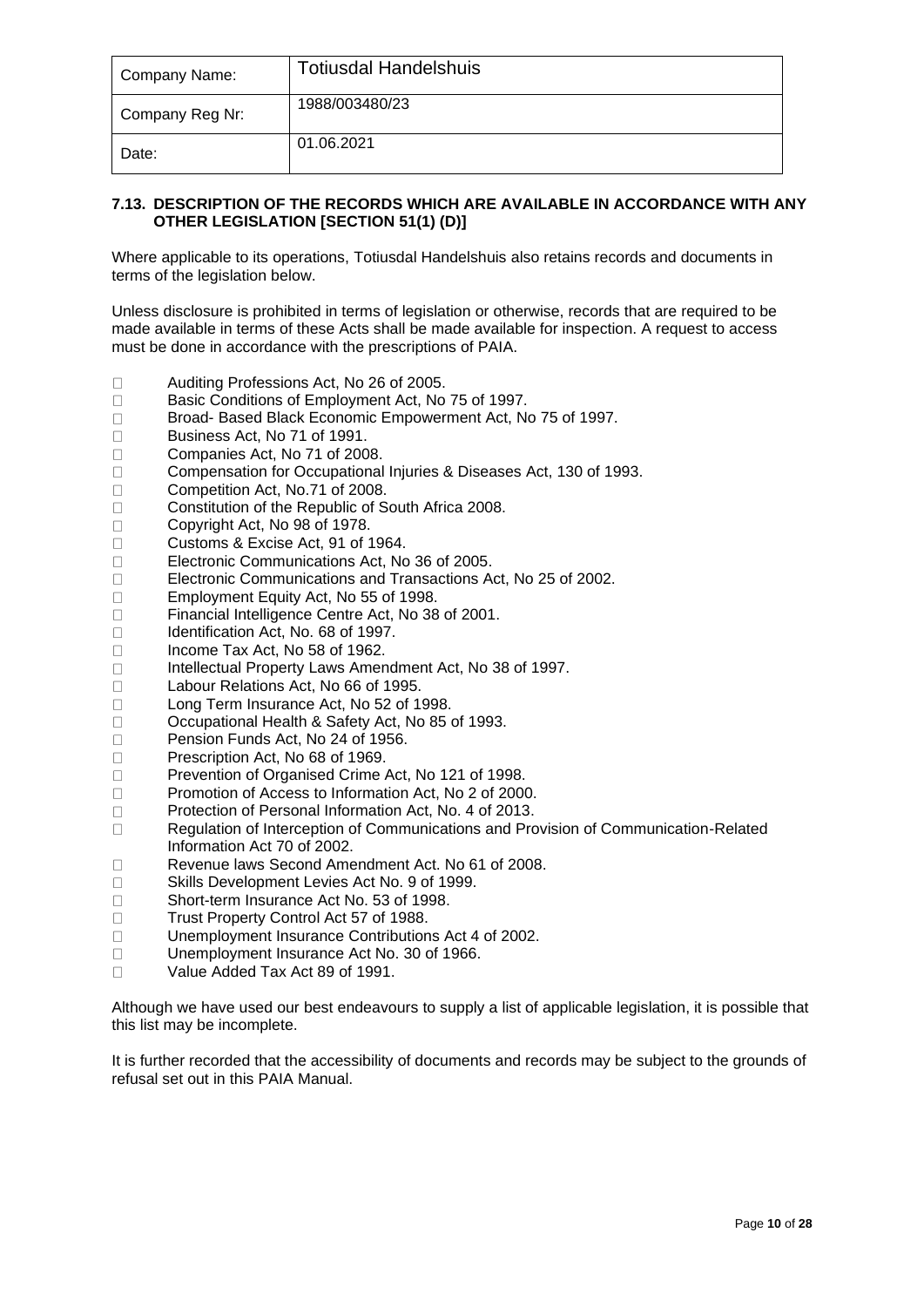| Company Name:   | <b>Totiusdal Handelshuis</b> |
|-----------------|------------------------------|
| Company Reg Nr: | 1988/003480/23               |
| Date:           | 01.06.2021                   |

# **7.14. REQUEST FOR ACCESS TO A RECORD [SECTION 51(1) (E)]**

Please note that the successful completion and submission of an access request form does not automatically allow the requester access to the requested record. An application for access to a record is subject to certain limitations if the requested record falls within certain categories as specified in PAIA. If it is suspected that the requester has obtained access to records through the submission of materially false or misleading information, legal proceedings may be instituted against the requester.

# **Completion of the Access Request Form**

To facilitate a timely response to requests for access, all requesters should take note of the following when completing the Access Request Form:

- $\Box$  An Access Request Form must be completed. This form must be in the prescribed format as defined in Form C of Annexure B as identified in Government Notice Number 187, Regulation 6. A copy of the request form is attached.
- Proof of identity is required to authenticate the identity of the requester. Therefore, in addition  $\Box$ to the access form, requestors will be required to supply a copy of their identification document.
- □ Type or print in BLOCK LETTERS an answer to every question.
- $\Box$  If a question does not apply, state "N/A" in response to that question.
- $\Box$  If there is insufficient space on a printed form, additional information may be provided on an additional attached page.

# Please note:

- $\Box$  In terms of the Act, the requester is required to provide sufficient detail on the request form to enable Totiusdal Handelshuis to identify the record and the requester. The requester should also indicate the format access is required in.
- $\Box$  The requester must identify the right that is sought to be exercised or to be protected and provide an explanation of why the requested record is required for the exercise or protection of that right.
- $\Box$  If a request is made on behalf of another person, the requester must submit proof of the capacity in which the requester is making the request to the satisfaction of Totiusdal **Handelshuis**
- $\Box$  An application for access to information can be refused if the application does not comply with the procedural requirements of PAIA.
- $\Box$  The successful completion and submission of an access request form does not automatically allow the requestor access to the requested record.
- $\Box$  If the request is for access to a record that contains information about a third-party, Totiusdal Handelshuis is obliged to contact the third-party to inform them of the request and to give them an opportunity to respond. If the third party furnishes reasons for the support or denial of access, Totiusdal Handelshuis will consider these reasons in determining whether access may be granted.

# **Submission of the Access Request Form**

- $\Box$  The completed Access Request Form together with a copy of the identity document must be submitted either via the mail or email and must be addressed to the contact person as indicated above.
- □ An initial request fee of R50.00 is payable on submission.
- □ This fee is not applicable to Personal Requesters, referring to any person seeking access to records that contain their personal information.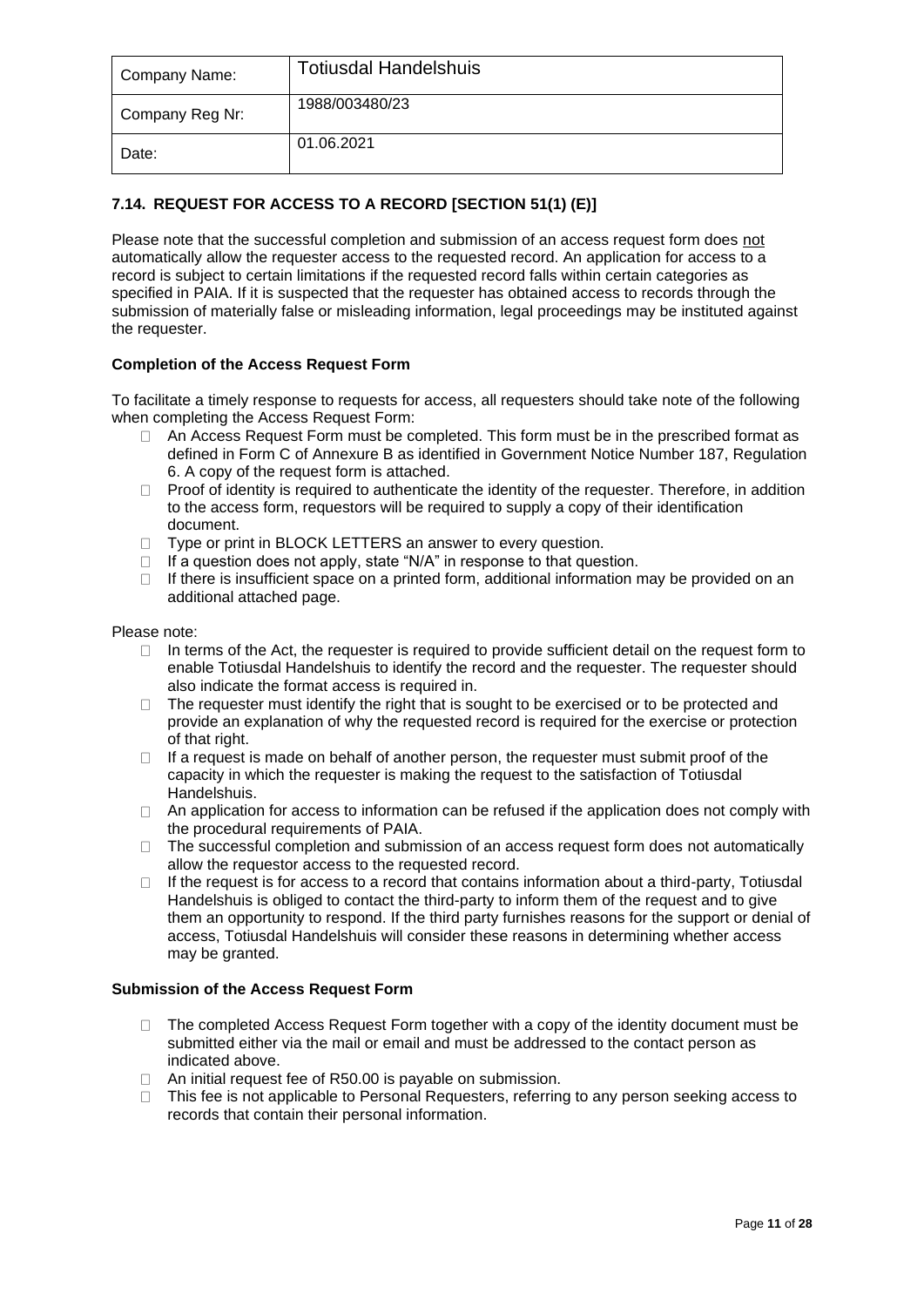| Company Name:   | <b>Totiusdal Handelshuis</b> |
|-----------------|------------------------------|
| Company Reg Nr: | 1988/003480/23               |
| Date:           | 01.06.2021                   |

# **Payment of Fees**

- Payment details can be obtained from the contact person as indicated above and can be  $\Box$ made by EFT (no credit card payments are accepted). Proof of payment must be supplied.
- The access fee must be paid prior to access being given to the requested record.
- $\Box$  If the request for access is successful an access fee may be required for the search, reproduction or preparation of the records and will be calculated based on the Prescribed Fees.
- If a deposit has been paid in respect of a request for access, which is refused, then the  $\Box$ information officer concerned must repay the deposit to the requester.

# **Notification**

- $\Box$  Totiusdal Handelshuis will, within 30 days of receipt of the request, decide whether to grant or decline the request and give notice with reasons (if required) to that effect.
- The 30-day period within which Totiusdal Handelshuis must decide whether to grant or refuse  $\Box$ the request, may be extended for a further period of not more than thirty days, if the request is for a large volume of information. Or the request requires a search for information held at another office of Totiusdal Handelshuis and the information cannot reasonably be obtained within the original 30-day period. Totiusdal Handelshuis will notify the requester in writing should an extension be sought.
- Totiusdal Handelshuis will notify the requester in writing should an extension be sought.

# **Grounds for Refusal of Access to Records**

The main grounds for refusal of a request for information are:

- Mandatory protection of the privacy of a third-party who is a natural person, who would  $\Box$ involve the unreasonable disclosure of personal information of that natural person.
- $\Box$  Mandatory protection of the commercial information of a third-party if the record contains:
	- o Trade secrets of that party.
		- o Financial, commercial, scientific, or technical information which disclosure could likely cause harm to the financial or commercial interests of that party.
		- $\circ$  Information disclosed in confidence by a third-party to Totiusdal Handelshuis if the disclosure could put that third party to a disadvantage in negotiations or commercial competition.
- $\Box$  Mandatory protection of confidential information of third-parties if it is protected in terms of any agreement.
- $\Box$  Mandatory protection of the safety of individuals and the protection of property.
- Mandatory protection of records which could be regarded as privileged in legal proceedings.
- $\Box$  The commercial activities of Totiusdal Handelshuis which may include:
	- o Trade secrets of Totiusdal Handelshuis.
	- o Financial, commercial, scientific, or technical information which disclosure could likely cause harm to the financial or commercial interests of Totiusdal Handelshuis.

Note that the requester may lodge an application with the court against Totiusdal Handelshuis's rejection of an application. For details on the procedure, please refer to Chapter 2 of Part 4 of the Act.

If the request of access is granted, the requester will be able to gain access to the requested records as soon as is reasonably possible but only after the access fees have been paid.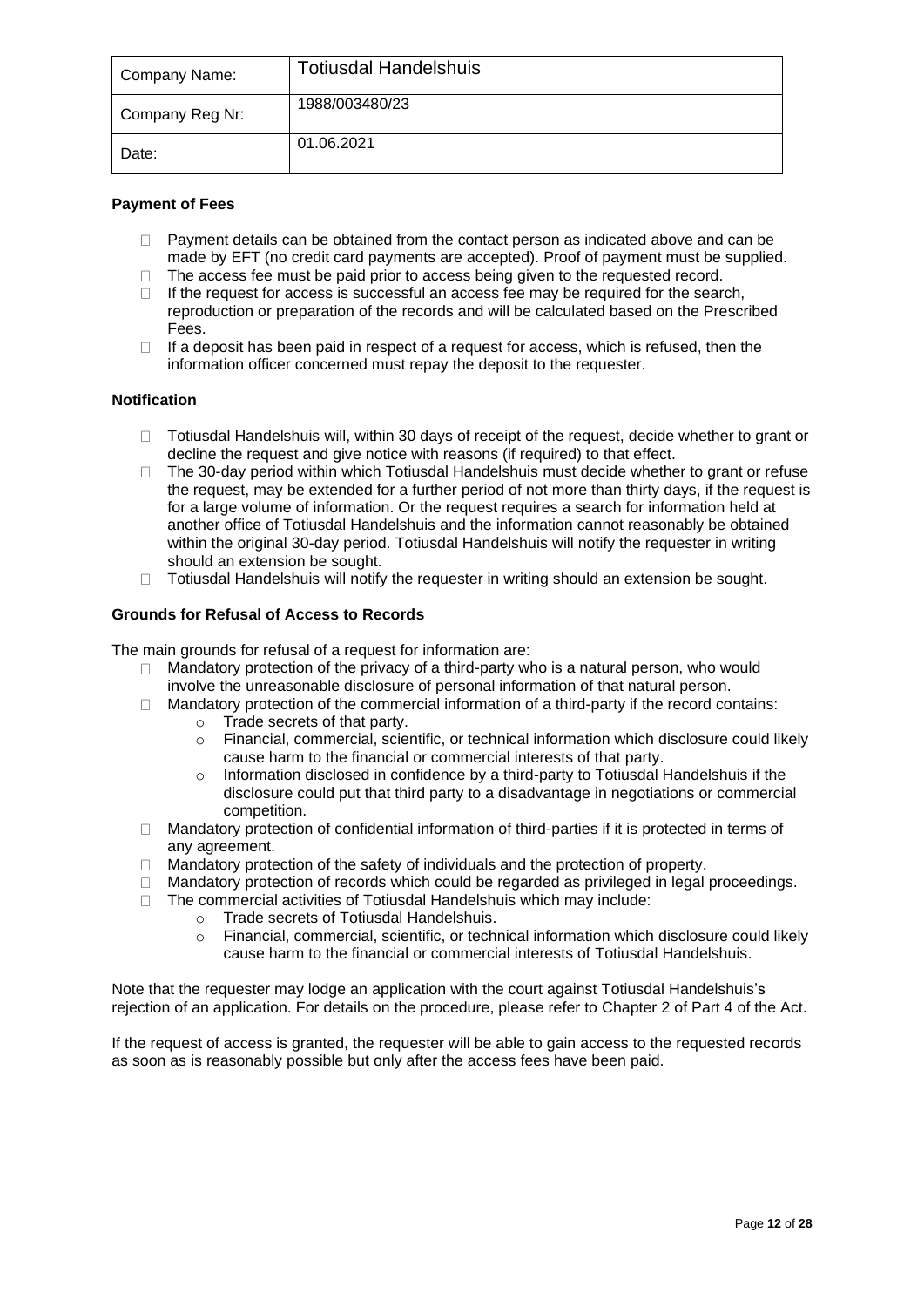| Company Name:   | <b>Totiusdal Handelshuis</b> |
|-----------------|------------------------------|
| Company Reg Nr: | 1988/003480/23               |
| Date:           | 01.06.2021                   |

# **Fees**

A requester who seeks access to a record containing personal information about that requester is not required to pay the request fee. Every other requester, who is not a personal requester, must pay the required request fee.

If the request is granted then further fees are payable for the search, reproduction, preparation and for any time that has exceeded the prescribed hours to search and prepare the record for disclosure.

# **Schedule of Fees**

The fee for a copy of the manual as contemplated in Regulation 9(2)(c) is R1,10 for every photocopy of an A4-size page or part thereof.

The fees for reproduction referred to in Regulation 11(1) are as follows:

| (a) |                                                          | For every photocopy of an A4-size page or                      |                    |  |
|-----|----------------------------------------------------------|----------------------------------------------------------------|--------------------|--|
|     |                                                          | part thereof                                                   | R <sub>1</sub> ,10 |  |
| (b) |                                                          | For every printed copy of an A4-size page or part thereof held |                    |  |
|     | on a computer or in electronic or machine- readable form |                                                                | R <sub>0.75</sub>  |  |
| (c) |                                                          | For a copy in a computer-readable form on compact disc         |                    |  |
| (d) | (i)                                                      | For a transcription of visual images,                          |                    |  |
|     |                                                          | for an A4-size page or part thereof                            | R40,00             |  |
|     | (ii)                                                     | For a copy of visual images                                    | R60,00             |  |
| (e) | (i)                                                      | For a transcription of an audio record,                        |                    |  |
|     |                                                          | for an A4-size page or part thereof                            | R20,00             |  |
|     | (ii)                                                     | For a copy of an audio record                                  | R30,00             |  |

The request fee payable by a requester, other than a personal requester, referred to in Regulation 11(2) is R50,00.

The access fees payable by a requester referred to in Regulation 11(3) are as follows:

| (1)(a)<br>(b) | For every photocopy of an A4-size page or part thereof<br>For every printed copy of an A4-size page or part thereof held on |                                                      |                     |  |  |  |  |  |  |  |
|---------------|-----------------------------------------------------------------------------------------------------------------------------|------------------------------------------------------|---------------------|--|--|--|--|--|--|--|
|               | a computer or in electronic or machine- readable form                                                                       |                                                      |                     |  |  |  |  |  |  |  |
| (c)           | For a copy in a computer-readable form on compact disc                                                                      | R70,00                                               |                     |  |  |  |  |  |  |  |
| (d)           | (i)                                                                                                                         | For a transcription of visual images, for an A4-size | R40,00              |  |  |  |  |  |  |  |
|               | (ii)                                                                                                                        | For a copy of visual images                          | R60,00              |  |  |  |  |  |  |  |
| (e)           | (i)                                                                                                                         | For a transcription of an audio record,              |                     |  |  |  |  |  |  |  |
|               |                                                                                                                             | for an A4-size page or part thereof                  | R <sub>20</sub> ,00 |  |  |  |  |  |  |  |
|               | (ii)                                                                                                                        | For a copy of an audio record                        | R30,00              |  |  |  |  |  |  |  |

To search for and prepare the record for disclosure, R30,00 for each hour or part of an hour reasonably required for such search and preparation.

The actual postage is payable when a copy of a record must be posted to a requester.

All fees are subject to change as allowed for in PAIA and consequently such escalations may not always be immediately available at the time of the request being made. Requesters shall be informed of any changes in the fees prior to making a payment.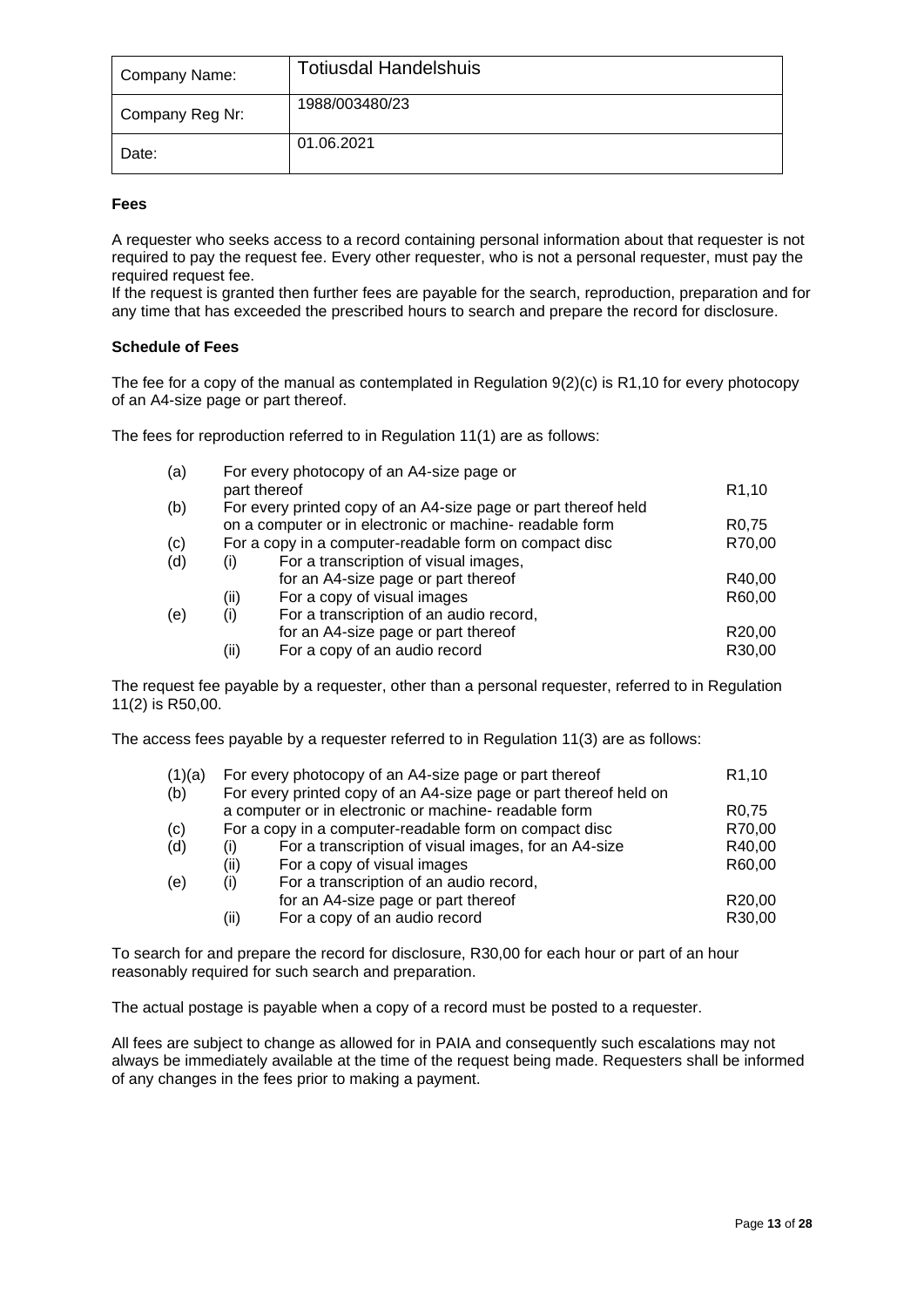| Company Name:   | <b>Totiusdal Handelshuis</b> |  |  |  |  |  |  |  |
|-----------------|------------------------------|--|--|--|--|--|--|--|
| Company Reg Nr: | 1988/003480/23               |  |  |  |  |  |  |  |
| Date:           | 01.06.2021                   |  |  |  |  |  |  |  |

# **7.15. REMEDIES AVAILABLE WHEN TOTIUSDAL HANDELSHUIS REFUSES A REQUEST**

# **Internal Remedies**

Totiusdal Handelshuis does not have internal appeal procedures. The decision made by the Information Officer is final. Requesters will have to exercise such external remedies at their disposal if the request for information is refused, and the requestor is not satisfied with the answer supplied by the Information Officer.

# **External Remedies**

A requestor that is dissatisfied with the Information Officer's refusal to disclose information, may within 30 days of notification of the decision, may apply to a Court for relief.

A third-party dissatisfied with the Information Officer's decision to grant a request for information, may within 30 days of notification of the decision, apply to a Court for relief.

For purposes of PAIA, the Courts that have jurisdiction over these applications are the Constitutional Court, the High Court or another court of similar status and a Magistrate's Court.

# **7.16. UPDATING OF THE PAIA MANUAL**

Totiusdal Handelshuis will update this PAIA Manual at such intervals as may be deemed necessary.

# **7.17. RIGHTS RESERVED BY TOTIUSDAL HANDELSHUIS**

Totiusdal Handelshuis reserves the right to monitor, audit, screen, and preserve Company information as Totiusdal Handelshuis deems necessary, to maintain compliance with these Policies and all relevant provisions of PAIA. Any distribution, unauthorised use, or benefit from Company information by an employee or user, in contravention of these Policies may result in disciplinary action being taken by Totiusdal Handelshuis. The use of any system in such a way that breaches any of the provisions of these Policies, will be reported to the Information Officer at Totiusdal Handelshuis, which may lead to further disciplinary action being taken.

# **7.18. ENFORCEMENT AND POTENTIAL DISCIPLINARY ACTIONS**

Any violation of these Policies may result in disciplinary action being taken against the employee or user in question. Such disciplinary action will be taken in accordance with Totiusdal Handelshuis's disciplinary code and may include the termination of employment for employees of Totiusdal Handelshuis, or cancellation of contractual relations in the case of other users, such as contractors or consultants.

# **7.19. POLICY AWARENESS AND UPDATE**

# **Training and awareness**:

The requirement for these Policies will be explained in detail in Totiusdal Handelshuis's induction program, in the case of employees of Totiusdal Handelshuis. Further training regarding these Policies will be offered from time to time by Totiusdal Handelshuis. Totiusdal Handelshuis will specifically make users who are not employees of Totiusdal Handelshuis aware of these Policies.

# **Dissemination**: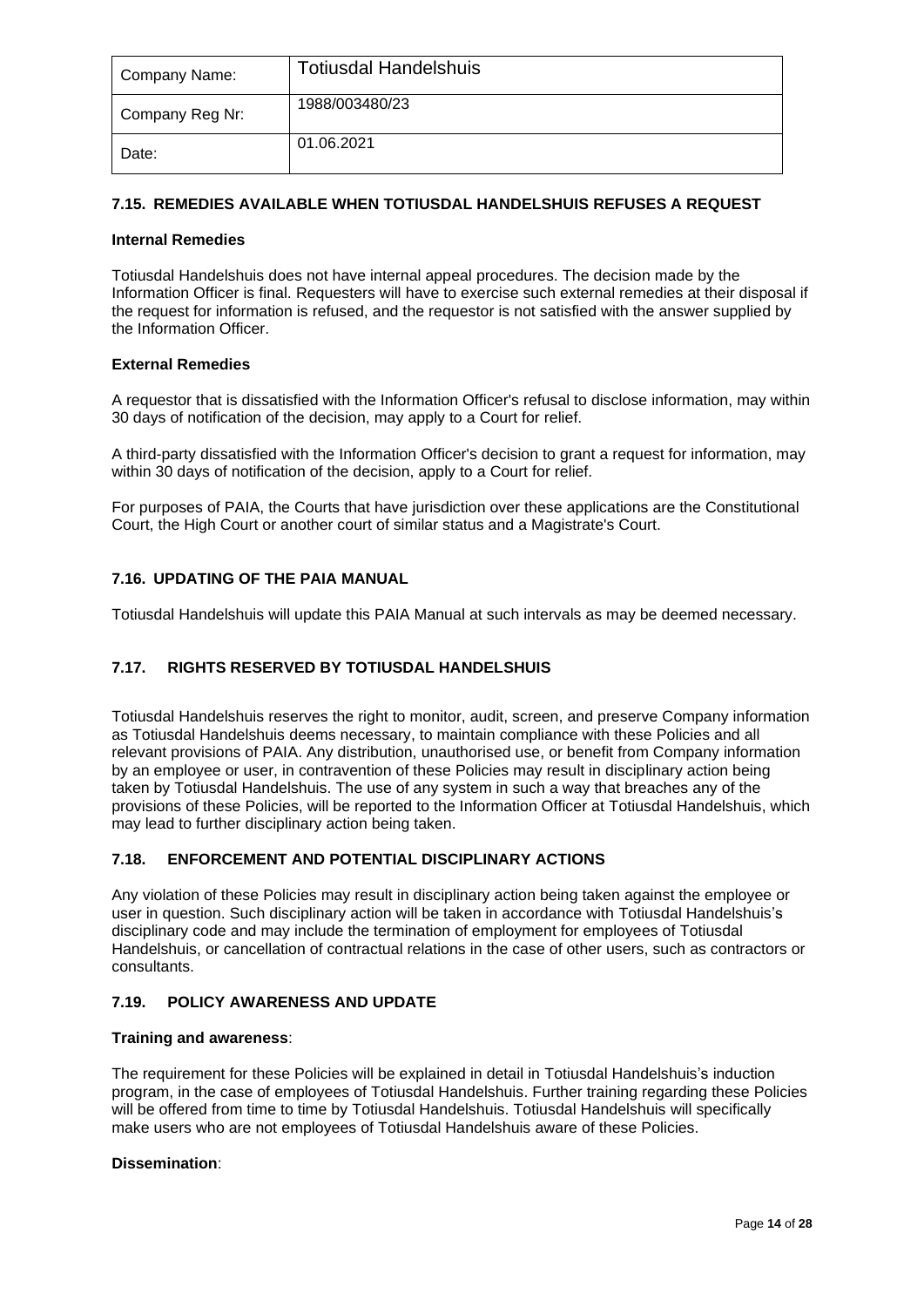| Company Name:   | <b>Totiusdal Handelshuis</b> |  |  |  |  |  |  |  |  |
|-----------------|------------------------------|--|--|--|--|--|--|--|--|
| Company Reg Nr: | 1988/003480/23               |  |  |  |  |  |  |  |  |
| Date:           | 01.06.2021                   |  |  |  |  |  |  |  |  |

These Policies will be made available on Totiusdal Handelshuis's website, intranet, or notice boards. **Review**:

These Policies will be reviewed from time to time to ensure ongoing compliance with PAIA. Such revisions will take place at least annually.

# **7.20. INTERNAL DOCUMENT APPROVAL**

| <b>Information Officer Name</b> | Signature | Date     |
|---------------------------------|-----------|----------|
| Ilze Geldenhuys                 |           | 28.10.21 |
|                                 |           |          |
|                                 |           |          |

# **7.21. DOCUMENT VERSION CONTROL**

| Version | Date     | <b>Summary of Changes</b> |
|---------|----------|---------------------------|
|         | 28.10.21 | No current changes        |
|         |          |                           |
|         |          |                           |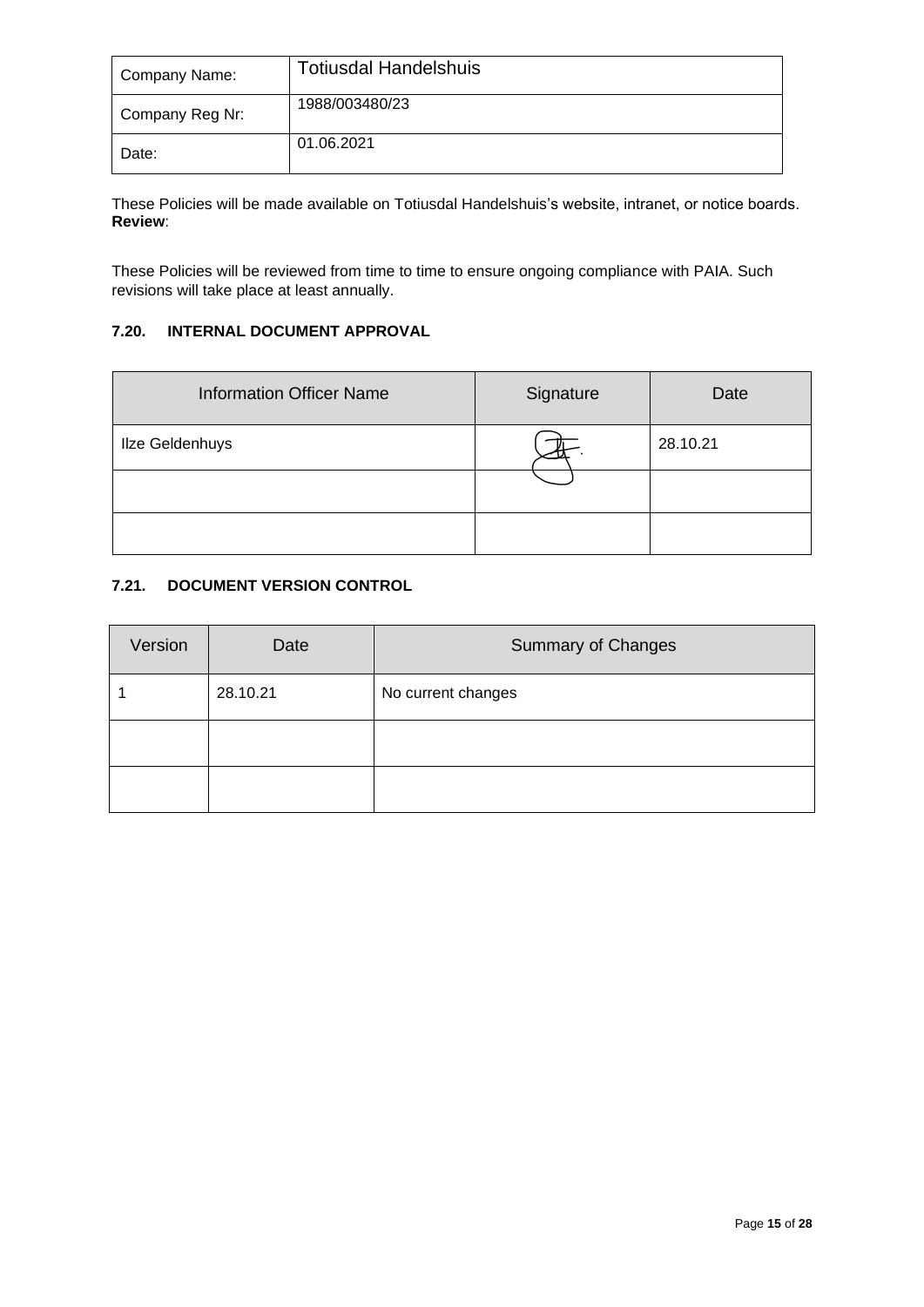| Company Name:   | <b>Totiusdal Handelshuis</b> |
|-----------------|------------------------------|
| Company Reg Nr: | 1988/003480/23               |
| Date:           | 01.06.2021                   |

# **7.22. PAIA FORMS**



**J750** 

# **REPUBLIC OF SOUTH AFRICA**

# FORM A<br>REQUEST FOR ACCESS TO RECORD OF PUBLIC BODY<br>(Section 18(1) of the Promotion of Access to Information Act, 2000 (Act No. 2 of 2000))<br>[Regulation 6]

| at …………………………………… |                                                             |  |
|-------------------|-------------------------------------------------------------|--|
|                   |                                                             |  |
|                   |                                                             |  |
|                   |                                                             |  |
|                   |                                                             |  |
|                   |                                                             |  |
|                   | SIGNATURE OF INFORMATION OFFICER/DEPUTY INFORMATION OFFICER |  |

# A. Particulars of public body

**FOR DEPARTMENTAL USE** 

The Information Officer/Deputy Information Officer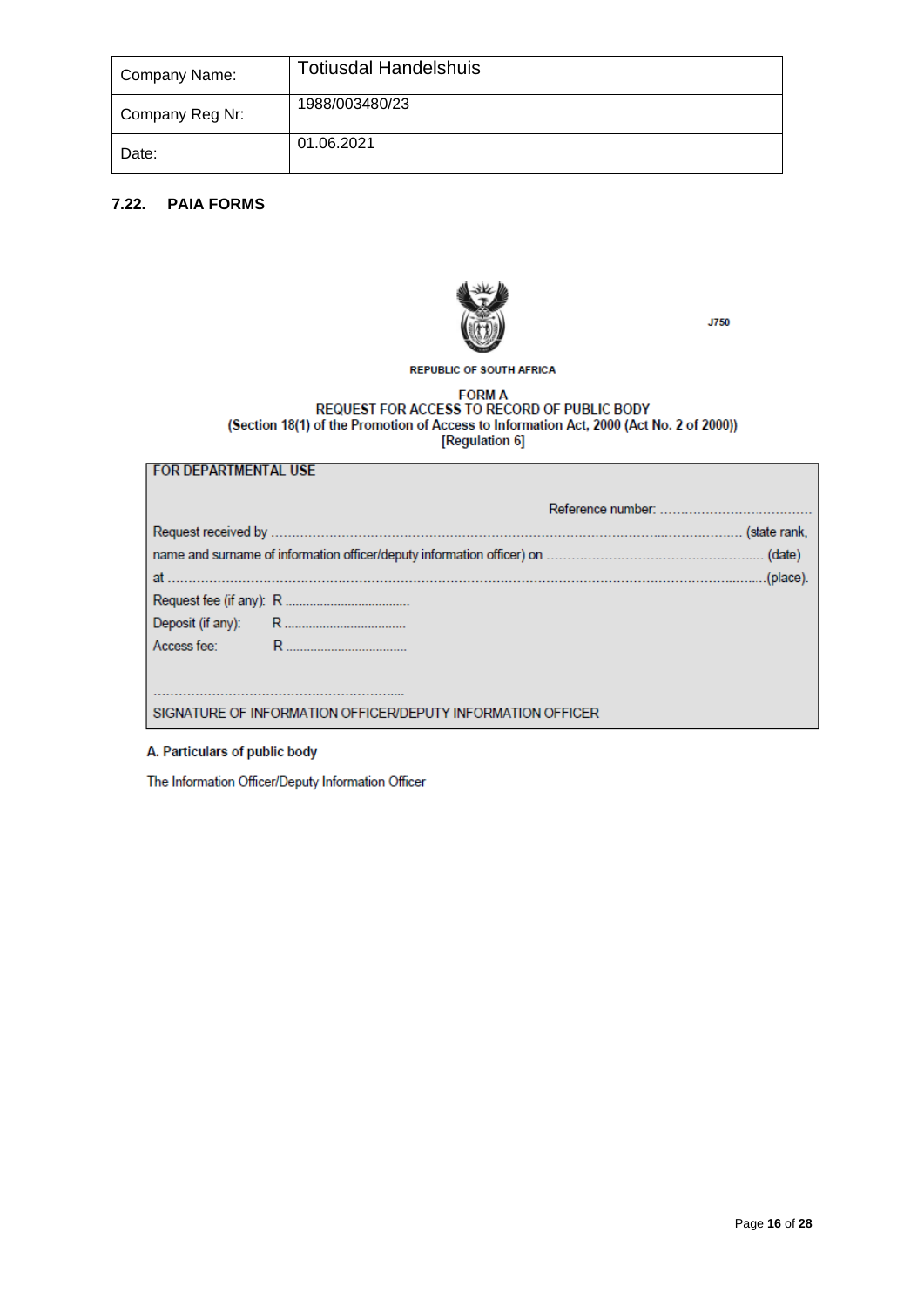| Company Name:   | <b>Totiusdal Handelshuis</b> |  |  |  |  |  |  |  |  |
|-----------------|------------------------------|--|--|--|--|--|--|--|--|
| Company Reg Nr: | 1988/003480/23               |  |  |  |  |  |  |  |  |
| Date:           | 01.06.2021                   |  |  |  |  |  |  |  |  |

### FORM A: REQUEST FOR ACCESS TO RECORD OF PUBLIC BODY

### B. Particulars of person requesting access to the record

| (a) The particulars of the person who requests access to the record must be given below.<br>(b) The address and/or fax number in the Republic to which the information is to be sent, must be given.<br>(c) Proof of the capacity in which the request is made, if applicable, must be attached. |  |  |  |  |  |  |  |  |  |  |  |  |  |
|--------------------------------------------------------------------------------------------------------------------------------------------------------------------------------------------------------------------------------------------------------------------------------------------------|--|--|--|--|--|--|--|--|--|--|--|--|--|
|                                                                                                                                                                                                                                                                                                  |  |  |  |  |  |  |  |  |  |  |  |  |  |
| Full names and surname:                                                                                                                                                                                                                                                                          |  |  |  |  |  |  |  |  |  |  |  |  |  |
| Identity number:                                                                                                                                                                                                                                                                                 |  |  |  |  |  |  |  |  |  |  |  |  |  |
| Postal address:                                                                                                                                                                                                                                                                                  |  |  |  |  |  |  |  |  |  |  |  |  |  |
| Telephone number:                                                                                                                                                                                                                                                                                |  |  |  |  |  |  |  |  |  |  |  |  |  |
| E-mail address:                                                                                                                                                                                                                                                                                  |  |  |  |  |  |  |  |  |  |  |  |  |  |

Capacity in which request is made, when made on behalf of another person:

# C. Particulars of person on whose behalf request is made

| This section must be completed ONLY if a request for information is made on behalf of another person.                                                                                                                                                                                                                                           |  |  |  |  |  |  |  |  |  |  |  |  |
|-------------------------------------------------------------------------------------------------------------------------------------------------------------------------------------------------------------------------------------------------------------------------------------------------------------------------------------------------|--|--|--|--|--|--|--|--|--|--|--|--|
|                                                                                                                                                                                                                                                                                                                                                 |  |  |  |  |  |  |  |  |  |  |  |  |
| Full names and surname:                                                                                                                                                                                                                                                                                                                         |  |  |  |  |  |  |  |  |  |  |  |  |
| Identity number:                                                                                                                                                                                                                                                                                                                                |  |  |  |  |  |  |  |  |  |  |  |  |
| <b>D. Particulars of record</b>                                                                                                                                                                                                                                                                                                                 |  |  |  |  |  |  |  |  |  |  |  |  |
| Provide full particulars of the record to which access is requested, including the reference number if that is known<br>(a)<br>to you, to enable the record to be located.<br>If the provided space is inadequate, please continue on a separate folio and attach it to this form. The requester<br>(b)<br>must sign all the additional folios. |  |  |  |  |  |  |  |  |  |  |  |  |
| 1. Description of record or relevant part of the record:                                                                                                                                                                                                                                                                                        |  |  |  |  |  |  |  |  |  |  |  |  |
|                                                                                                                                                                                                                                                                                                                                                 |  |  |  |  |  |  |  |  |  |  |  |  |
|                                                                                                                                                                                                                                                                                                                                                 |  |  |  |  |  |  |  |  |  |  |  |  |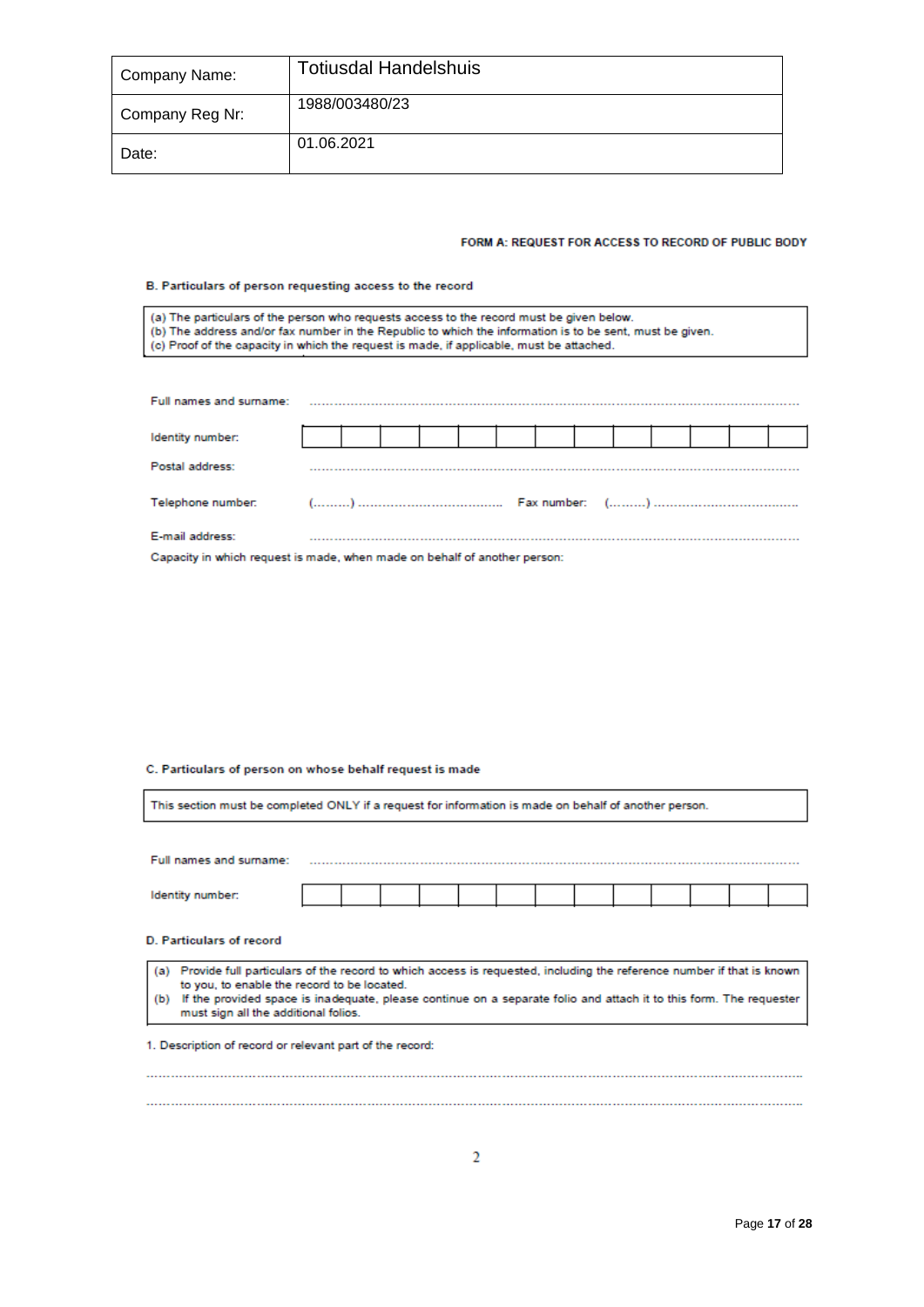| Company Name:   | <b>Totiusdal Handelshuis</b> |
|-----------------|------------------------------|
| Company Reg Nr: | 1988/003480/23               |
| Date:           | 01.06.2021                   |

### FORM A: REQUEST FOR ACCESS TO RECORD OF PUBLIC BODY

|  |  |  | 3. Any further particulars of record: |  |  |  |  |  |  |  |  |  |  |  |  |  |
|--|--|--|---------------------------------------|--|--|--|--|--|--|--|--|--|--|--|--|--|
|  |  |  |                                       |  |  |  |  |  |  |  |  |  |  |  |  |  |
|  |  |  |                                       |  |  |  |  |  |  |  |  |  |  |  |  |  |
|  |  |  |                                       |  |  |  |  |  |  |  |  |  |  |  |  |  |
|  |  |  |                                       |  |  |  |  |  |  |  |  |  |  |  |  |  |
|  |  |  |                                       |  |  |  |  |  |  |  |  |  |  |  |  |  |
|  |  |  |                                       |  |  |  |  |  |  |  |  |  |  |  |  |  |

### E. Fees

| (a) A request for access to a record, other than a record containing personal information about yourself, will be  |
|--------------------------------------------------------------------------------------------------------------------|
| processed only after a request fee has been paid.                                                                  |
| (b) You will be notified of the amount required to be paid as the request fee.                                     |
| (c) The fee payable for access to a record depends on the form in which access is required and the reasonable time |

- required to search for and prepare a record.
- (d) If you qualify for exemption of the payment of any fee, please state the reason for exemption.

Reason for exemption from payment of fees:

### F. Form of access to record

If you are prevented by a disability to read, view or listen to the record in the form of access provided for in 1 to 4 below, state your disability and indicate in which form the record is required.

| Disability:<br>Form in which record<br>is required: |                                                                                                                                                                                                                                                                                                                                                                                                             |  |  |  |  |  |  |  |
|-----------------------------------------------------|-------------------------------------------------------------------------------------------------------------------------------------------------------------------------------------------------------------------------------------------------------------------------------------------------------------------------------------------------------------------------------------------------------------|--|--|--|--|--|--|--|
| Mark the appropriate box with an X.                 |                                                                                                                                                                                                                                                                                                                                                                                                             |  |  |  |  |  |  |  |
| NOTES:<br>available.                                | (a) Compliance with your request for access in the specified form may depend on the form in which the record is<br>(b) Access in the form requested may be refused in certain circumstances. In such a case you will be informed if<br>access will be granted in another form.<br>(c) The fee payable for access to the record, if any, will be determined partly by the form in which access is requested. |  |  |  |  |  |  |  |
|                                                     |                                                                                                                                                                                                                                                                                                                                                                                                             |  |  |  |  |  |  |  |
| 1. If the record is in written or printed form:     |                                                                                                                                                                                                                                                                                                                                                                                                             |  |  |  |  |  |  |  |
| copy of record*                                     | inspection of record                                                                                                                                                                                                                                                                                                                                                                                        |  |  |  |  |  |  |  |

| 2. If record consists of visual images - |  |                                                                                                   |  |                      |  |  |  |  |
|------------------------------------------|--|---------------------------------------------------------------------------------------------------|--|----------------------|--|--|--|--|
|                                          |  | (this includes photographs, slides, video recordings, computer-generated images, sketches, etc.): |  |                      |  |  |  |  |
| view the images                          |  | copy of the images"                                                                               |  | transcription of the |  |  |  |  |
|                                          |  |                                                                                                   |  | images*              |  |  |  |  |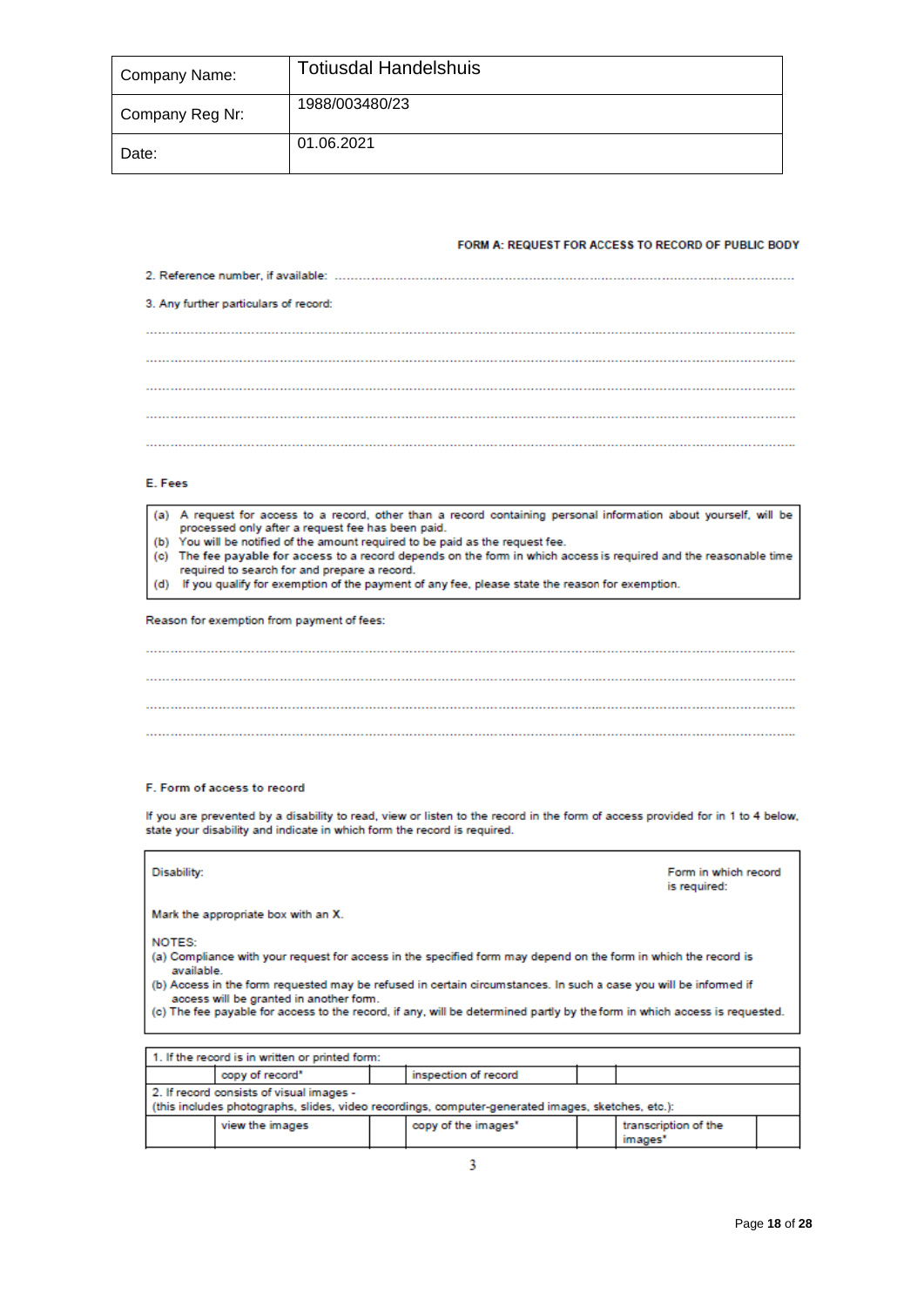| Company Name:   | <b>Totiusdal Handelshuis</b> |
|-----------------|------------------------------|
| Company Reg Nr: | 1988/003480/23               |
| Date:           | 01.06.2021                   |

### FORM A: REQUEST FOR ACCESS TO RECORD OF PUBLIC BODY

|                                                                                                                                                                                |                                              | 3. If record consists of recorded words or information which can be reproduced in sound: |                                    |                          |  |  |
|--------------------------------------------------------------------------------------------------------------------------------------------------------------------------------|----------------------------------------------|------------------------------------------------------------------------------------------|------------------------------------|--------------------------|--|--|
|                                                                                                                                                                                | listen to the soundtrack<br>(audio cassette) | transcription of soundtrack*<br>(written or printed document)                            |                                    |                          |  |  |
|                                                                                                                                                                                |                                              | 4. If record is held on computer or in an electronic or machine-readable form:           |                                    |                          |  |  |
|                                                                                                                                                                                | printed copy of record"                      | printed copy of information<br>derived from the record*                                  | copy in computer<br>readable form* | (stiffy or compact disc) |  |  |
|                                                                                                                                                                                |                                              |                                                                                          |                                    |                          |  |  |
| <b>YES</b><br><b>NO</b><br>"If you requested a copy or transcription of a record (above), do you wish the copy or<br>transcription to be posted to you?<br>Postage is payable. |                                              |                                                                                          |                                    |                          |  |  |
| Note that if the record is not available in the language you prefer, access may be granted in the language in which the<br>record is available.                                |                                              |                                                                                          |                                    |                          |  |  |

In which language would you prefer the record?

### G. Notice of decision regarding request for access

You will be notified in writing whether your request has been approved / denied. If you wish to be informed in another manner, please specify the manner and provide the necessary particulars to enable compliance with your request.

How would you prefer to be informed of the decision regarding your request for access to the record?

SIGNATURE OF REQUESTER / PERSON ON WHOSE BEHALF REQUEST IS MADE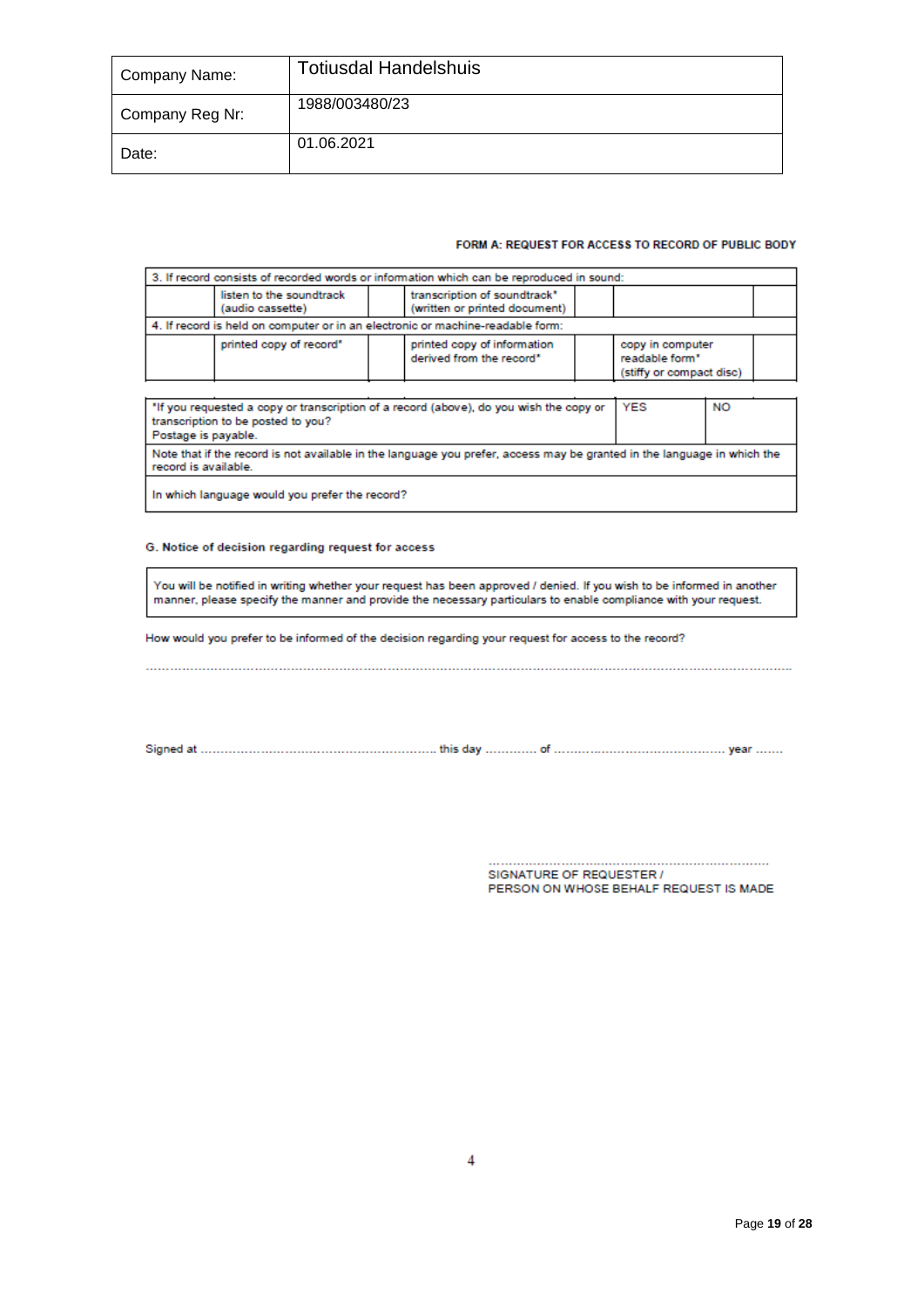| Company Name:   | <b>Totiusdal Handelshuis</b> |
|-----------------|------------------------------|
| Company Reg Nr: | 1988/003480/23               |
| Date:           | 01.06.2021                   |



**J751** 

# **REPUBLIC OF SOUTH AFRICA**

# **FORM B** NOTICE OF INTERNAL APPEAL (Section 75 of the Promotion of Access to Information Act, 2000 (Act No. 2 of 2000))<br>[Regulation 8]

A. Particulars of public body

The Information Officer/Deputy Information Officer:

B. Particulars of requester/third party who lodges the internal appeal

(a) The particulars of the person who lodge the internal appeal must be given below.<br>(b) Proof of the capacity in which appeal is lodged, if applicable, must be attached.<br>(c) If the appellant is a third person and not the

| Full names and sumame:                                                      |  |  |  |  |  |  |  |
|-----------------------------------------------------------------------------|--|--|--|--|--|--|--|
| Identity number:                                                            |  |  |  |  |  |  |  |
| Postal address:                                                             |  |  |  |  |  |  |  |
|                                                                             |  |  |  |  |  |  |  |
| E-mail address:                                                             |  |  |  |  |  |  |  |
| Conneity in which an internal annual on behalf of another necess is ledged: |  |  |  |  |  |  |  |

apacity in which an internal appeal on behalf of another person is lodged: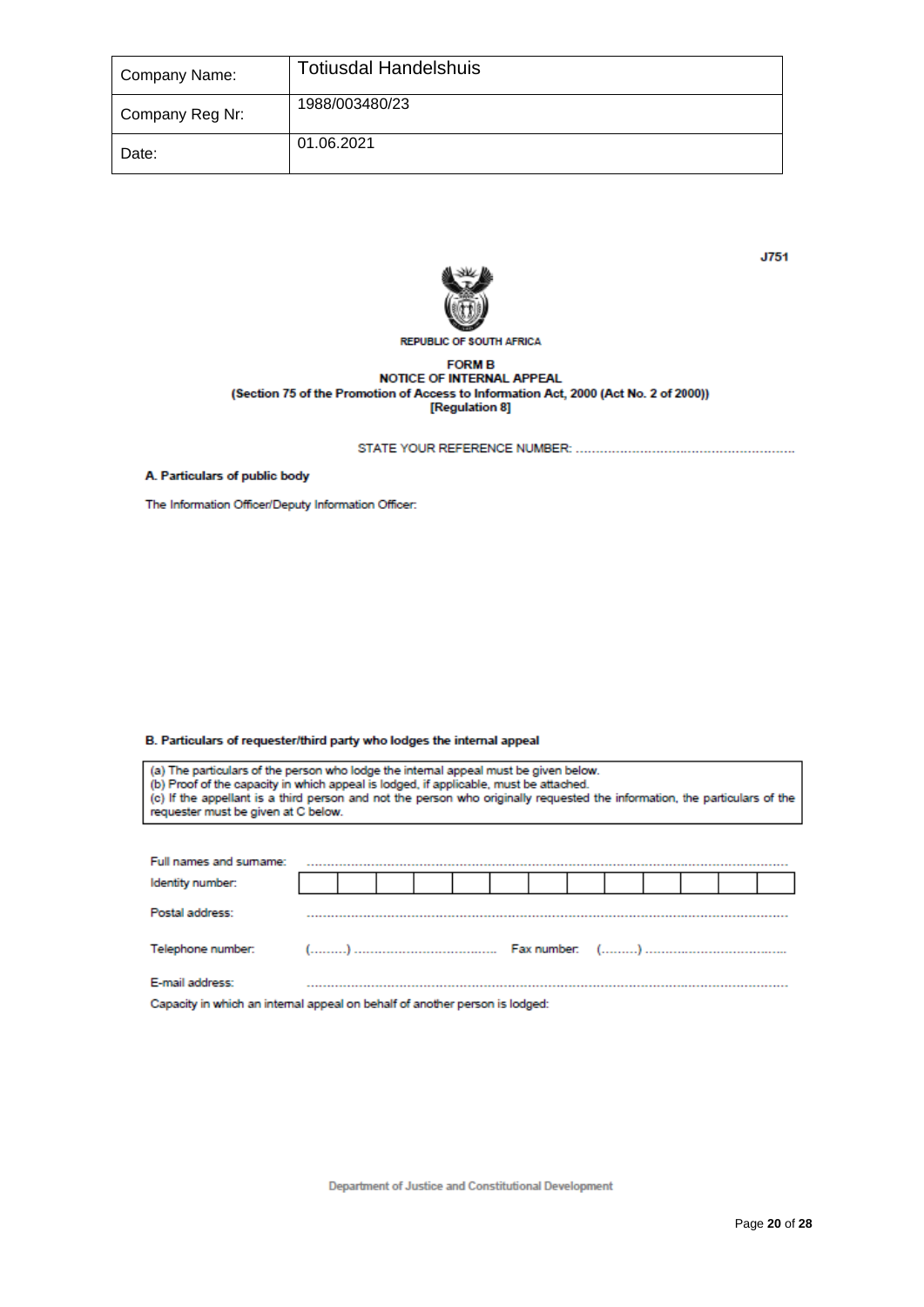| Company Name:   | <b>Totiusdal Handelshuis</b> |
|-----------------|------------------------------|
| Company Reg Nr: | 1988/003480/23               |
| Date:           | 01.06.2021                   |

### FORM B: NOTICE OF INTERNAL APPEAL

### C. Particulars of requester

This section must be completed ONLY if a third party (other than the requester) lodges the internal appeal.

| Full names and sumame: |  |  |  |  |  |  |  |
|------------------------|--|--|--|--|--|--|--|
|                        |  |  |  |  |  |  |  |

### D. The decision against which the internal appeal is lodged

Mark the decision against which the internal appeal is lodged with an X in the appropriate box:

| Refusal of request for access                                                                                                      |
|------------------------------------------------------------------------------------------------------------------------------------|
| Decision regarding fees prescribed in terms of section 22 of the Act                                                               |
| Decision regarding the extension of the period within which the request must be dealt with in terms of<br>section 26(1) of the Act |
| Decision in terms of section 29(3) of the Act to refuse access in the form requested by the requester                              |
| Decision to grant request for access                                                                                               |

### E. Grounds for appeal

If the provided space is inadequate, please continue on a separate folio and attach it to this form. You must sign all the additional folios.

State the grounds on which the internal appeal is based:

| State any other information that may be relevant in considering the appeal: |  |
|-----------------------------------------------------------------------------|--|
|                                                                             |  |
|                                                                             |  |
|                                                                             |  |
|                                                                             |  |
|                                                                             |  |
|                                                                             |  |

**Department of Justice and Constitutional Development**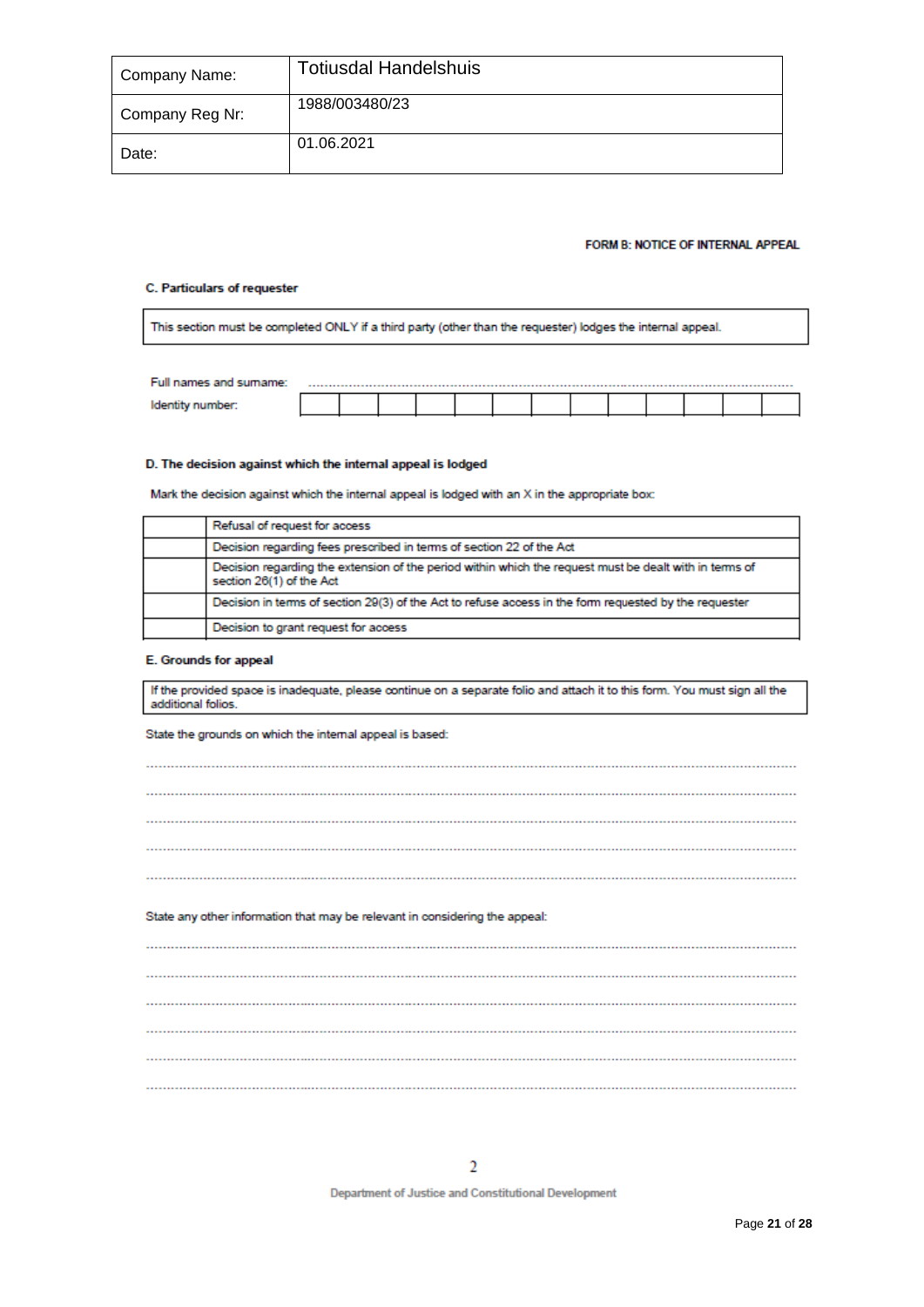| Company Name:   | <b>Totiusdal Handelshuis</b> |
|-----------------|------------------------------|
| Company Reg Nr: | 1988/003480/23               |
| Date:           | 01.06.2021                   |

### FORM B: NOTICE OF INTERNAL APPEAL

### F. Notice of decision on appeal

You will be notified in writing of the decision on your internal appeal. If you wish to be informed in another manner,<br>please specify the manner and provide the necessary particulars to enable compliance with your request.

| State the manner: |  |
|-------------------|--|
|                   |  |
|                   |  |

### SIGNATURE OF APPELLANT

| FOR DEPARTMENTAL USE:     |                                                                                                                  |
|---------------------------|------------------------------------------------------------------------------------------------------------------|
|                           | <b>OFFICIAL RECORD OF INTERNAL APPEAL:</b>                                                                       |
|                           |                                                                                                                  |
|                           |                                                                                                                  |
|                           | Appeal accompanied by the reasons for the information officer's/deputy information officer's decision and, where |
|                           | applicable, the particulars of any third party to whom or which the record relates, submitted by the information |
|                           |                                                                                                                  |
| <b>OUTCOME OF APPEAL:</b> |                                                                                                                  |
| <b>SUBSTITUTED</b>        | DECISION OF INFORMATION OFFICER/DEPUTY INFORMATION OFFICER CONFIRMED/NEW DECISION                                |
|                           |                                                                                                                  |
|                           |                                                                                                                  |
|                           | RECEIVED BY THE INFORMATION OFFICER/DEPUTY INFORMATION OFFICER FROM THE RELEVANT                                 |
|                           |                                                                                                                  |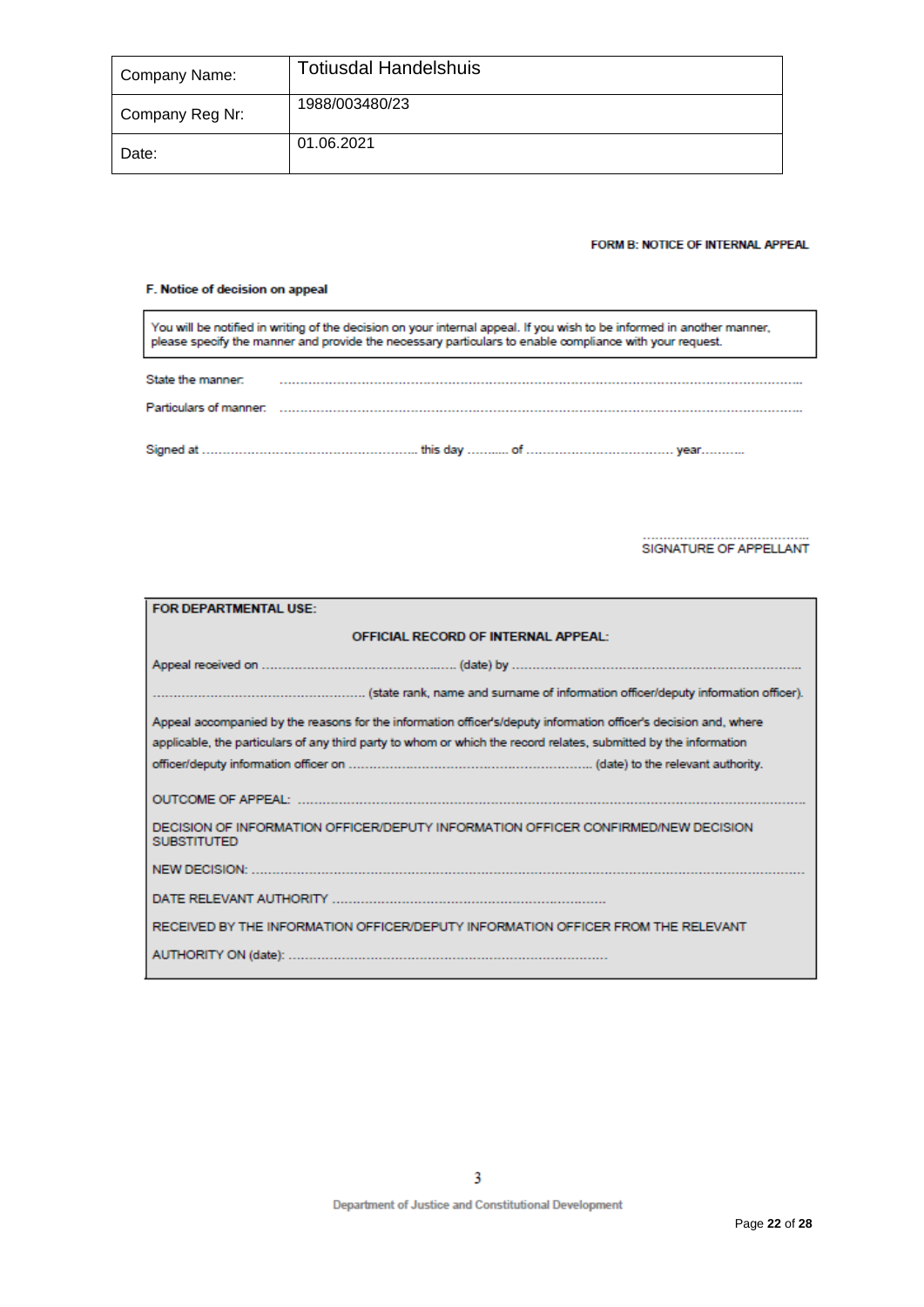| Company Name:   | <b>Totiusdal Handelshuis</b> |
|-----------------|------------------------------|
| Company Reg Nr: | 1988/003480/23               |
| Date:           | 01.06.2021                   |



**J752** 

### **REPUBLIC OF SOUTH AFRICA**

**FORM C** REQUEST FOR ACCESS TO RECORD OF PRIVATE BODY (Section 53(1) of the Promotion of Access to Information Act, 2000 (Act No. 2 of 2000)) [Regulation 10]

A. Particulars of private body The Head:

### B. Particulars of person requesting access to the record

(a) The particulars of the person who requests access to the record must be given below. (b) The address and/or fax number in the Republic to which the information is to be sent must be given. (c) Proof of the capacity in which the request is made, if applicable, must be attached.

| Full names and surname:                                                   |  |  |  |  |  |  |  |  |  |
|---------------------------------------------------------------------------|--|--|--|--|--|--|--|--|--|
| Identity number:                                                          |  |  |  |  |  |  |  |  |  |
| Postal address:                                                           |  |  |  |  |  |  |  |  |  |
|                                                                           |  |  |  |  |  |  |  |  |  |
| E-mail address:                                                           |  |  |  |  |  |  |  |  |  |
| Capacity in which request is made, when made on behalf of another person: |  |  |  |  |  |  |  |  |  |

# C. Particulars of person on whose behalf request is made

This section must be completed ONLY if a request for information is made on behalf of another person.

| Full names and surname: |  |  |  |  |  |  |  |
|-------------------------|--|--|--|--|--|--|--|
|                         |  |  |  |  |  |  |  |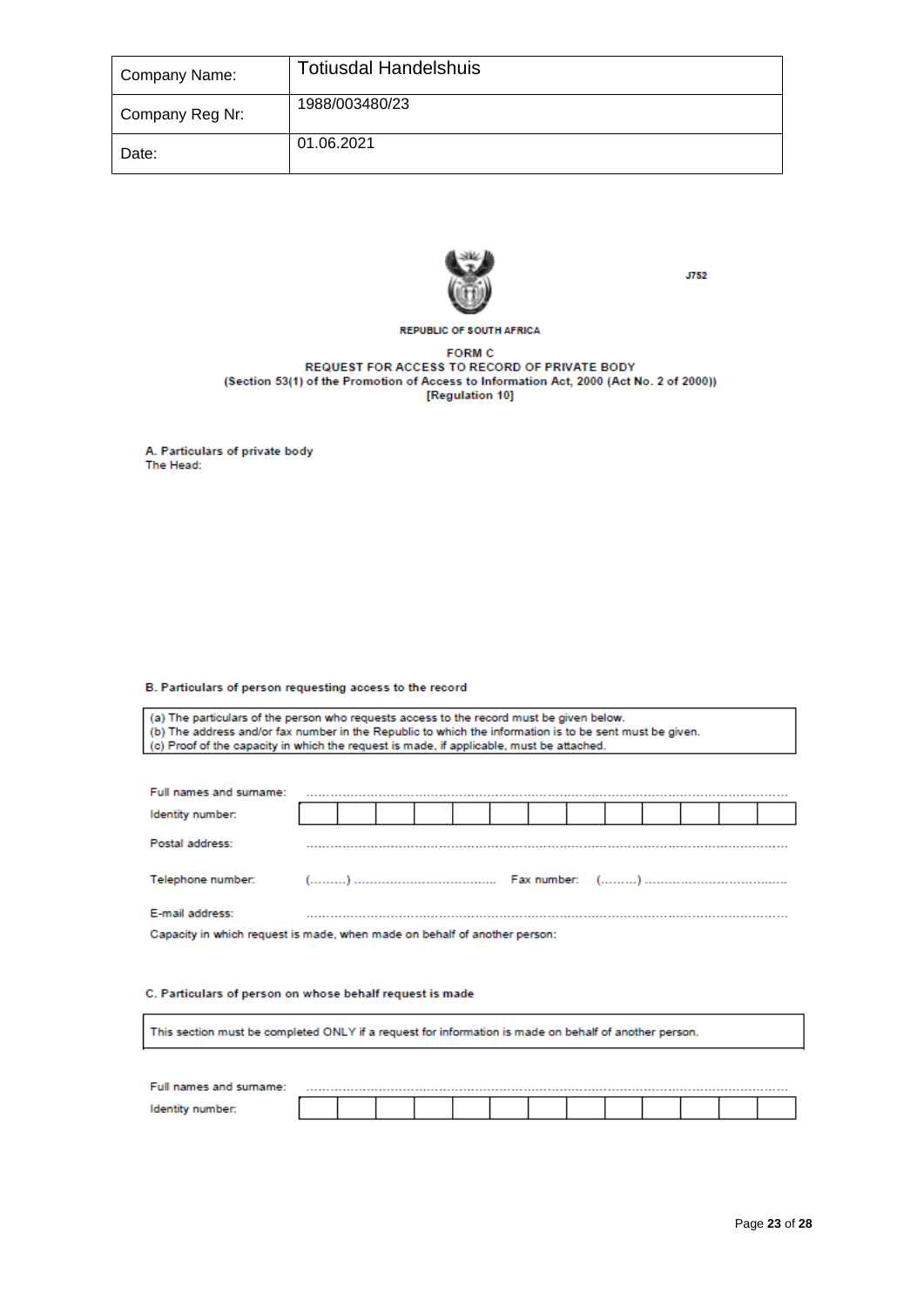| Company Name:   | <b>Totiusdal Handelshuis</b> |
|-----------------|------------------------------|
| Company Reg Nr: | 1988/003480/23               |
| Date:           | 01.06.2021                   |

### FORM C: REQUEST FOR ACCESS TO RECORD OF PRIVATE BODY

### D. Particulars of record

| (a) Provide full particulars of the record to which access is requested, including the reference number if that is known to<br>you, to enable the record to be located.<br>(b) If the provided space is inadequate, please continue on a separate folio and attach it to this form. The requester<br>must sign all the additional folios. |
|-------------------------------------------------------------------------------------------------------------------------------------------------------------------------------------------------------------------------------------------------------------------------------------------------------------------------------------------|
|                                                                                                                                                                                                                                                                                                                                           |
| 1. Description of record or relevant part of the record:                                                                                                                                                                                                                                                                                  |
|                                                                                                                                                                                                                                                                                                                                           |
|                                                                                                                                                                                                                                                                                                                                           |
|                                                                                                                                                                                                                                                                                                                                           |
|                                                                                                                                                                                                                                                                                                                                           |
|                                                                                                                                                                                                                                                                                                                                           |
|                                                                                                                                                                                                                                                                                                                                           |
|                                                                                                                                                                                                                                                                                                                                           |
|                                                                                                                                                                                                                                                                                                                                           |
|                                                                                                                                                                                                                                                                                                                                           |
|                                                                                                                                                                                                                                                                                                                                           |
| 2. Reference number, if available:                                                                                                                                                                                                                                                                                                        |
|                                                                                                                                                                                                                                                                                                                                           |
|                                                                                                                                                                                                                                                                                                                                           |
|                                                                                                                                                                                                                                                                                                                                           |
|                                                                                                                                                                                                                                                                                                                                           |
|                                                                                                                                                                                                                                                                                                                                           |
|                                                                                                                                                                                                                                                                                                                                           |
|                                                                                                                                                                                                                                                                                                                                           |
|                                                                                                                                                                                                                                                                                                                                           |
|                                                                                                                                                                                                                                                                                                                                           |
| 3. Any further particulars of record:                                                                                                                                                                                                                                                                                                     |
|                                                                                                                                                                                                                                                                                                                                           |
|                                                                                                                                                                                                                                                                                                                                           |
|                                                                                                                                                                                                                                                                                                                                           |
|                                                                                                                                                                                                                                                                                                                                           |
|                                                                                                                                                                                                                                                                                                                                           |
|                                                                                                                                                                                                                                                                                                                                           |
|                                                                                                                                                                                                                                                                                                                                           |
|                                                                                                                                                                                                                                                                                                                                           |
|                                                                                                                                                                                                                                                                                                                                           |
|                                                                                                                                                                                                                                                                                                                                           |

### E. Fees

| (a) | A request for access to a record, other than a record containing personal information about yourself, will be  |
|-----|----------------------------------------------------------------------------------------------------------------|
|     | processed only after a request fee has been paid.                                                              |
| (b) | You will be notified of the amount required to be paid as the request fee.                                     |
| (c) | The fee payable for access to a record depends on the form in which access is required and the reasonable time |
|     | required to search for and prepare a record.                                                                   |
| (d) | If you qualify for exemption of the payment of any fee, please state the reason for exemption.                 |

### Reason for exemption from payment of fees: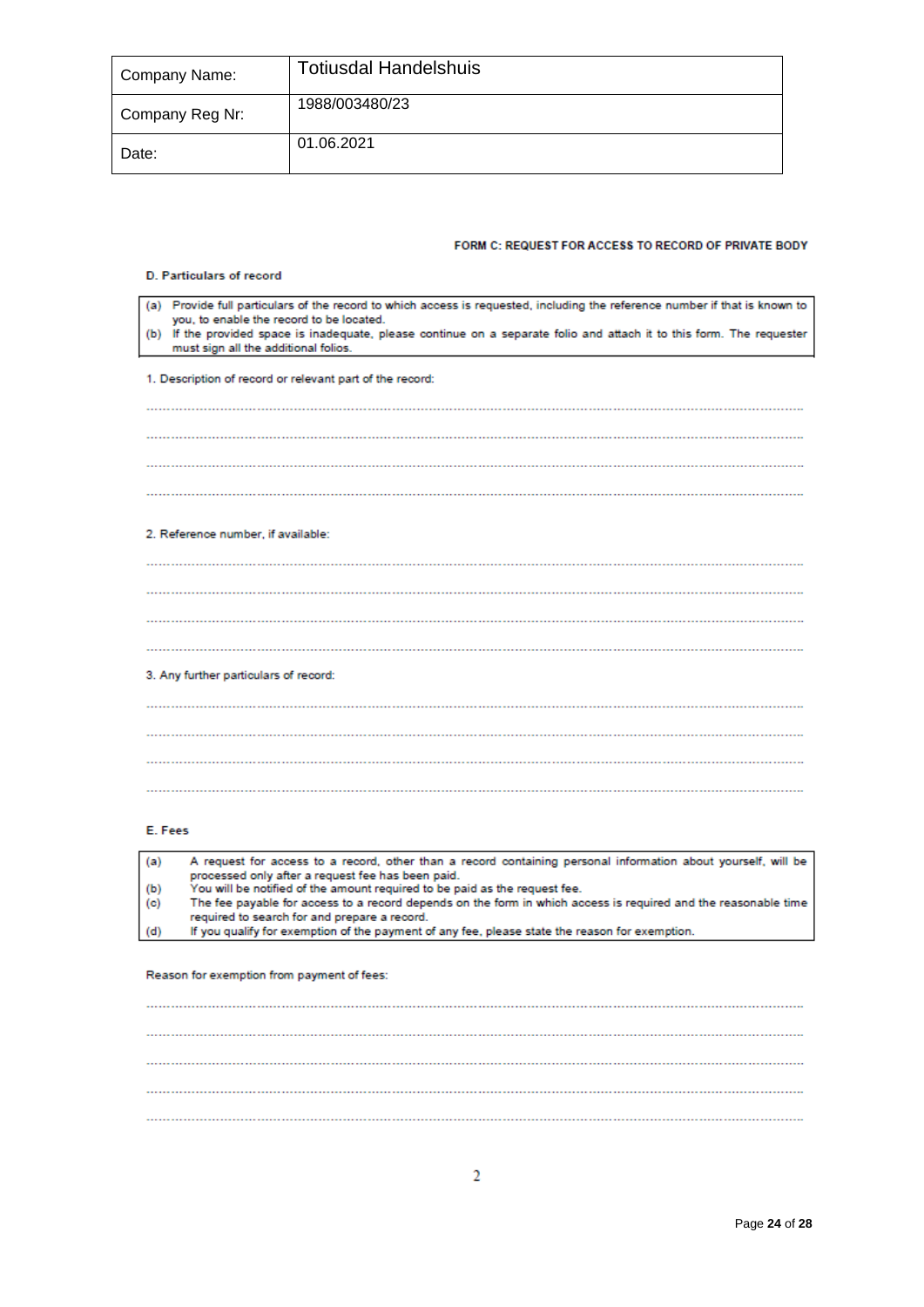| Company Name:   | <b>Totiusdal Handelshuis</b> |
|-----------------|------------------------------|
| Company Reg Nr: | 1988/003480/23               |
| Date:           | 01.06.2021                   |

### FORM C: REQUEST FOR ACCESS TO RECORD OF PRIVATE BODY

 $\overline{\phantom{0}}$ 

### F. Form of access to record

ł

If you are prevented by a disability to read, view or listen to the record in the form of access provided for in 1 to 4 below,<br>state your disability and indicate in which form the record is required.

| Disability:                                                                                                                                                                                                                                                                                                                                                                                                                        | Form in which record is required: |  |  |  |  |  |  |  |  |
|------------------------------------------------------------------------------------------------------------------------------------------------------------------------------------------------------------------------------------------------------------------------------------------------------------------------------------------------------------------------------------------------------------------------------------|-----------------------------------|--|--|--|--|--|--|--|--|
| Mark the appropriate box with an X.                                                                                                                                                                                                                                                                                                                                                                                                |                                   |  |  |  |  |  |  |  |  |
| NOTES:<br>(a) Compliance with your request for access in the specified form may depend on the form in which the record is<br>available<br>(b) Access in the form requested may be refused in certain circumstances. In such a case you will be informed if<br>access will be granted in another form.<br>(c) The fee payable for access to the record, if any, will be determined partly by the form in which access is requested. |                                   |  |  |  |  |  |  |  |  |
| 1. If the record is in written or printed form:                                                                                                                                                                                                                                                                                                                                                                                    |                                   |  |  |  |  |  |  |  |  |
| copy of record*                                                                                                                                                                                                                                                                                                                                                                                                                    | inspection of record              |  |  |  |  |  |  |  |  |

| 2. If record consists of visual images -<br>(this includes photographs, slides, video recordings, computer-generated images, sketches, etc.): |  |                                                                                |  |                                                                            |  |  |  |  |
|-----------------------------------------------------------------------------------------------------------------------------------------------|--|--------------------------------------------------------------------------------|--|----------------------------------------------------------------------------|--|--|--|--|
| view the images                                                                                                                               |  | copy of the images"                                                            |  | transcription of the<br>images"                                            |  |  |  |  |
| 3. If record consists of recorded words or information which can be reproduced in sound:                                                      |  |                                                                                |  |                                                                            |  |  |  |  |
| listen to the soundtrack<br>(audio cassette)                                                                                                  |  | transcription of soundtrack*<br>(written or printed document)                  |  |                                                                            |  |  |  |  |
|                                                                                                                                               |  | 4. If record is held on computer or in an electronic or machine-readable form: |  |                                                                            |  |  |  |  |
| printed copy of record*                                                                                                                       |  | printed copy of information<br>derived from the record*                        |  | copy in computer<br>readable form <sup>*</sup><br>(stiffy or compact disc) |  |  |  |  |

| "If you requested a copy or transcription of a record (above), do you wish the copy or YES | NO |
|--------------------------------------------------------------------------------------------|----|
| transcription to be posted to you?                                                         |    |
| Postage is payable.                                                                        |    |

### G. Particulars of right to be exercised or protected

| If the provided space is inadequate, please continue on a separate folio and attach it to this form.<br>The requester must sign all the additional folios. |  |  |  |  |
|------------------------------------------------------------------------------------------------------------------------------------------------------------|--|--|--|--|
| 1. Indicate which right is to be exercised or protected:                                                                                                   |  |  |  |  |
|                                                                                                                                                            |  |  |  |  |
|                                                                                                                                                            |  |  |  |  |
|                                                                                                                                                            |  |  |  |  |
| 2. Explain why the record requested is required for the exercise or protection of the aforementioned right:                                                |  |  |  |  |
|                                                                                                                                                            |  |  |  |  |
|                                                                                                                                                            |  |  |  |  |
|                                                                                                                                                            |  |  |  |  |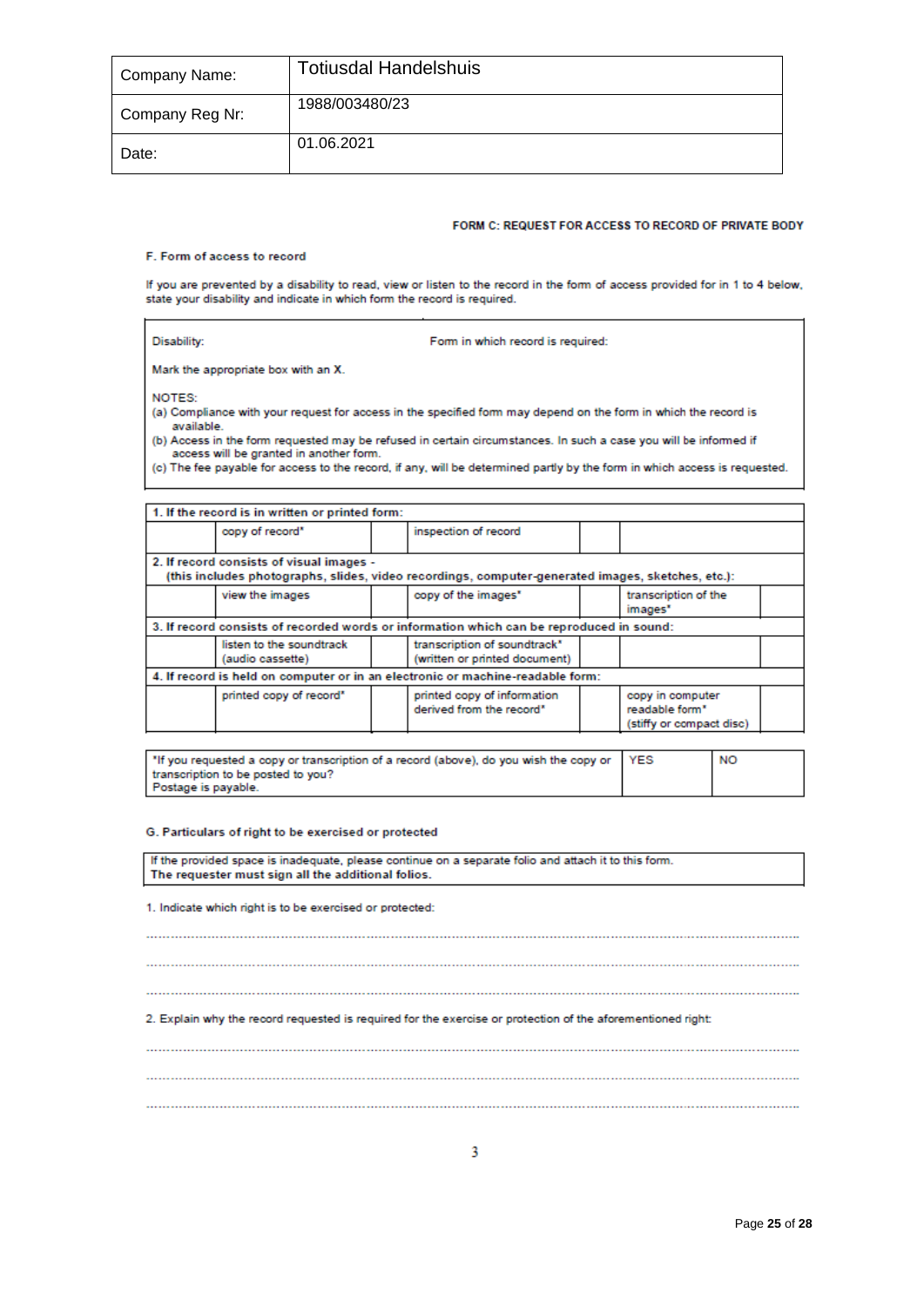| Company Name:   | <b>Totiusdal Handelshuis</b> |
|-----------------|------------------------------|
| Company Reg Nr: | 1988/003480/23               |
| Date:           | 01.06.2021                   |

### FORM C: REQUEST FOR ACCESS TO RECORD OF PRIVATE BODY

### H. Notice of decision regarding request for access

You will be notified in writing whether your request has been approved / denied. If you wish to be informed in another<br>manner, please specify the manner and provide the necessary particulars to enable compliance with your

How would you prefer to be informed of the decision regarding your request for access to the record?

SIGNATURE OF REQUESTER / PERSON ON WHOSE BEHALF REQUEST IS MADE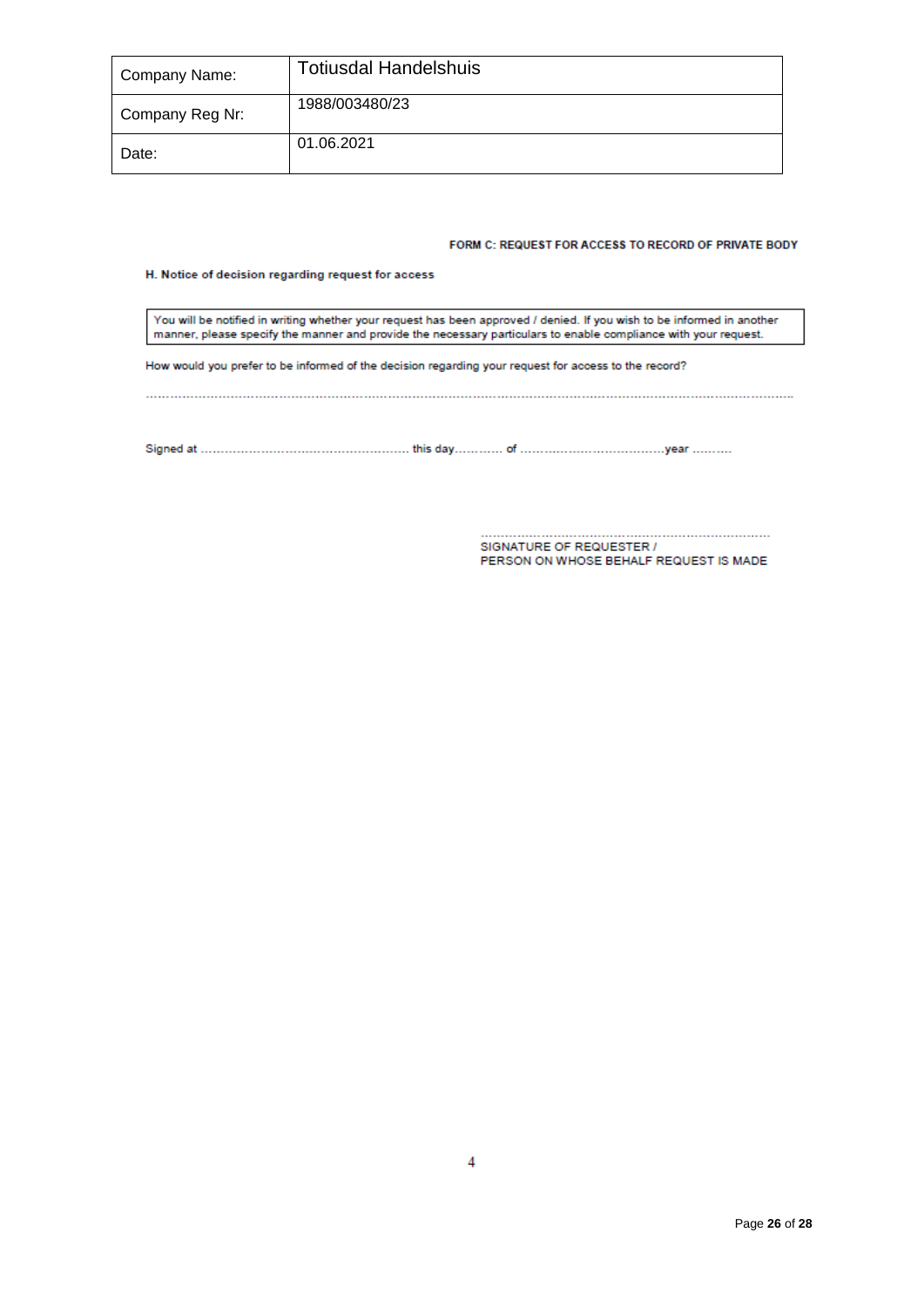| Company Name:   | <b>Totiusdal Handelshuis</b> |
|-----------------|------------------------------|
| Company Reg Nr: | 1988/003480/23               |
| Date:           | 01.06.2021                   |



**REPUBLIC OF SOUTH AFRICA** 

FORM D<br>AUTOMATICALLY AVAILABLE RECORDS AND ACCESS TO SUCH RECORDS:<br>(Section 15 of the Promotion of Access to Information Act, 2000 (Act 2 of 2000))<br>[Regulation 5A]

| DESCRIPTION OF CATEGORY OF RECORDS<br>AUTOMATICALLY AVAILABLE IN TERMS OF SECTION<br>15(1)(a) OF THE PROMOTION OF ACCESS TO<br><b>INFORMATION ACT, 2000</b> | MANNER OF ACCESS TO RECORDS (e.g. website)<br>(SECTION 15(1)(b)) |  |  |  |
|-------------------------------------------------------------------------------------------------------------------------------------------------------------|------------------------------------------------------------------|--|--|--|
|                                                                                                                                                             | FOR INSPECTION IN TERMS OF SECTION 15(1)(a)(i):                  |  |  |  |
|                                                                                                                                                             |                                                                  |  |  |  |
|                                                                                                                                                             |                                                                  |  |  |  |
|                                                                                                                                                             |                                                                  |  |  |  |
|                                                                                                                                                             |                                                                  |  |  |  |
|                                                                                                                                                             |                                                                  |  |  |  |
|                                                                                                                                                             | FOR PURCHASING IN TERMS OF SECTION 15(1)(a)(ii):                 |  |  |  |
|                                                                                                                                                             |                                                                  |  |  |  |
|                                                                                                                                                             |                                                                  |  |  |  |
|                                                                                                                                                             |                                                                  |  |  |  |
|                                                                                                                                                             |                                                                  |  |  |  |
|                                                                                                                                                             |                                                                  |  |  |  |
|                                                                                                                                                             | FOR COPYING IN TERMS OF SECTION 15(1)(a)(ii):                    |  |  |  |
|                                                                                                                                                             |                                                                  |  |  |  |
|                                                                                                                                                             |                                                                  |  |  |  |
|                                                                                                                                                             |                                                                  |  |  |  |
|                                                                                                                                                             |                                                                  |  |  |  |
|                                                                                                                                                             |                                                                  |  |  |  |
| AVAILABLE FREE OF CHARGE IN TERMS OF SECTION 15(1)(a)(iii):                                                                                                 |                                                                  |  |  |  |
|                                                                                                                                                             |                                                                  |  |  |  |
|                                                                                                                                                             |                                                                  |  |  |  |
|                                                                                                                                                             |                                                                  |  |  |  |
|                                                                                                                                                             |                                                                  |  |  |  |
|                                                                                                                                                             |                                                                  |  |  |  |
|                                                                                                                                                             |                                                                  |  |  |  |

**Department of Justice and Constitutional Development** 

J753